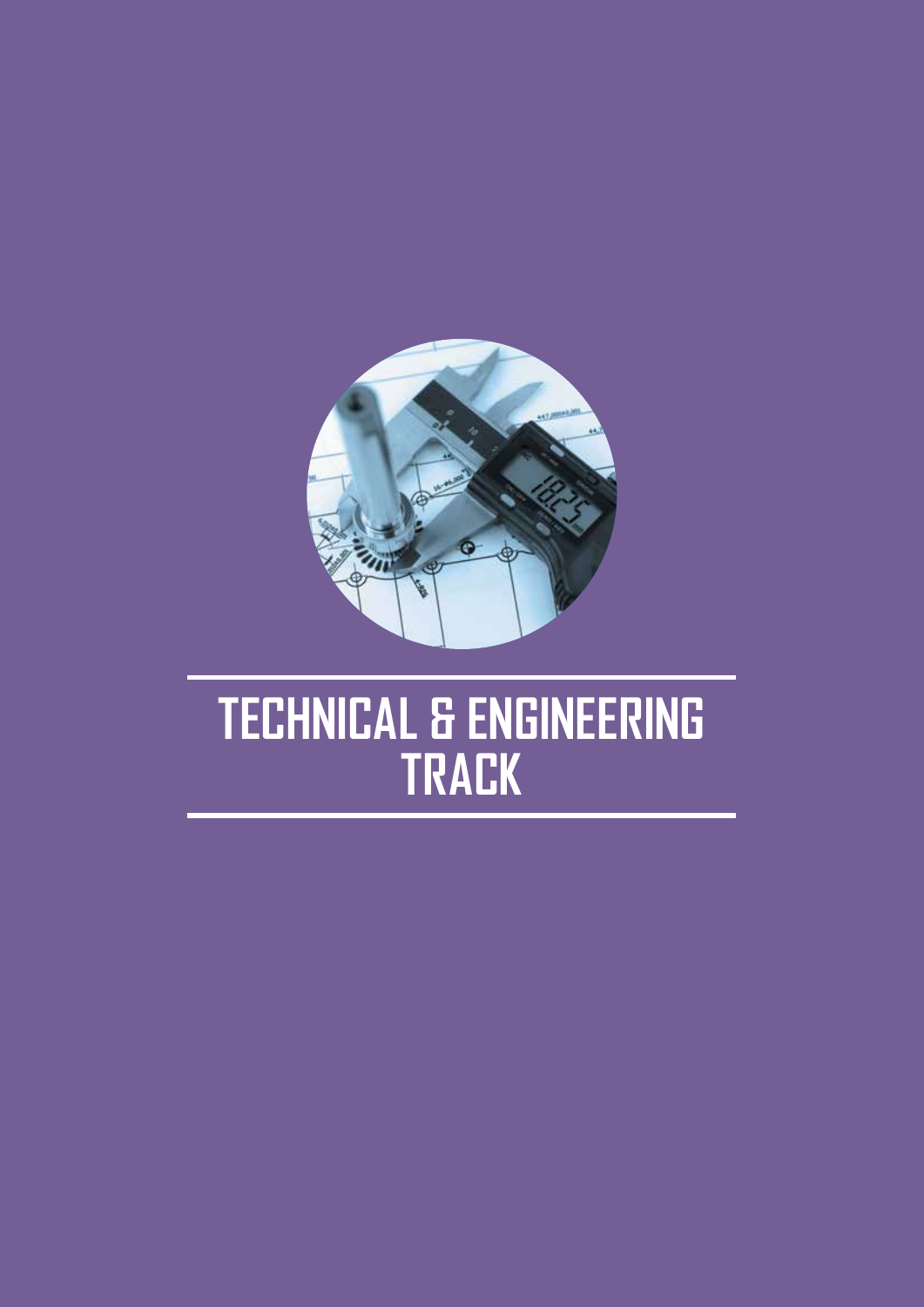# **Machinist/Technician**

The Machinist/Technician works under close supervision to carry out structured work while adhering closely to standard work instructions and procedures. He/She sets up and operates special purpose equipment/machines to fabricate components and parts. In the process, he/she is required to read and interpret sketches, drawings, manuals and specifications to determine the dimensions and tolerances of finished work pieces, sequence of operations and set-up requirements.

He/She also observes the machines, detects malfunctions and makes the necessary adjustments to ensure smooth operations. He/She must also be able to select, align and secure holding fixtures, cutting tools, attachments, accessories and materials.

The Machinist/Technician works in a team to achieve production and quality targets, while complying with and reporting deviances in Workplace Safety and Health requirements.

| <b>Skills Category</b>                                            | <b>Skill</b>                                                                                                                                                                                                                                                                                                                                                                                                                                                                                              |
|-------------------------------------------------------------------|-----------------------------------------------------------------------------------------------------------------------------------------------------------------------------------------------------------------------------------------------------------------------------------------------------------------------------------------------------------------------------------------------------------------------------------------------------------------------------------------------------------|
| <b>Analytical, Conceptual</b><br>and Evaluative                   | • Demonstrate Initiative and Enterprising Behaviour<br>• Solve Problems and Make Decisions at Supervisory Level                                                                                                                                                                                                                                                                                                                                                                                           |
| Interpersonal                                                     | • Communicate and Relate Effectively at the Workplace<br>$\bullet$ Work in a Team                                                                                                                                                                                                                                                                                                                                                                                                                         |
| Manufacturing<br><b>Productivity and</b><br><b>Innovation</b>     | • Apply 5S Techniques in Manufacturing<br>• Apply Continuous Process Improvement Techniques<br>• Perform Basic Productivity Practices                                                                                                                                                                                                                                                                                                                                                                     |
| <b>Personal Management</b><br>and Development                     | • Adapt to Change<br>• Apply Emotional Competence to Manage Self at the<br>Workplace<br>• Develop Personal Effectiveness at Operations Level<br>• Maintain Personal Presentation and Employability at<br><b>Operations Level</b>                                                                                                                                                                                                                                                                          |
| <b>Precision</b><br>Manufacturing<br><b>Processes</b>             | • Apply Basic Workshop Practices<br>• Apply Biomedical Products Assembly Skills<br>• Install Electrical Sensors<br>• Operate Hydraulic Systems<br>• Operate Programmable Logic Controller<br>• Perform Cleanroom Practices<br>• Perform CNC Milling and Programming<br>• Perform CNC Turning and Programming<br>• Perform Electrical Discharge Machining (EDM) - CNC<br>Wire Cut Machine Operations<br>• Perform General Assembly<br>• Perform General Machining (includes turning, grinding,<br>milling) |
| Quality                                                           | • Apply Quality Systems                                                                                                                                                                                                                                                                                                                                                                                                                                                                                   |
| <b>Service Excellence</b>                                         | • Provide Go-the-Extra-Mile Service<br>• Respond to Service Challenges                                                                                                                                                                                                                                                                                                                                                                                                                                    |
| <b>Technical and</b><br><b>Engineering</b><br><b>Fundamentals</b> | • Handle Common Measurement Instruments<br>• Interpret Technical Drawings and Blue Prints<br>• Operate Basic Measurement Devices<br>• Operate Pneumatic Systems<br>• Perform Dimensional and Geometric Measurement<br>• Use Hand Tools<br>• Use Precision Measuring Equipment                                                                                                                                                                                                                             |
| <b>Workplace Safety</b><br>and Health                             | • Apply Workplace Safety and Health in Metal Work<br>• Apply Workplace Safety and Health Policies<br>• Identify Hazards and Maintain Risk Control Measures                                                                                                                                                                                                                                                                                                                                                |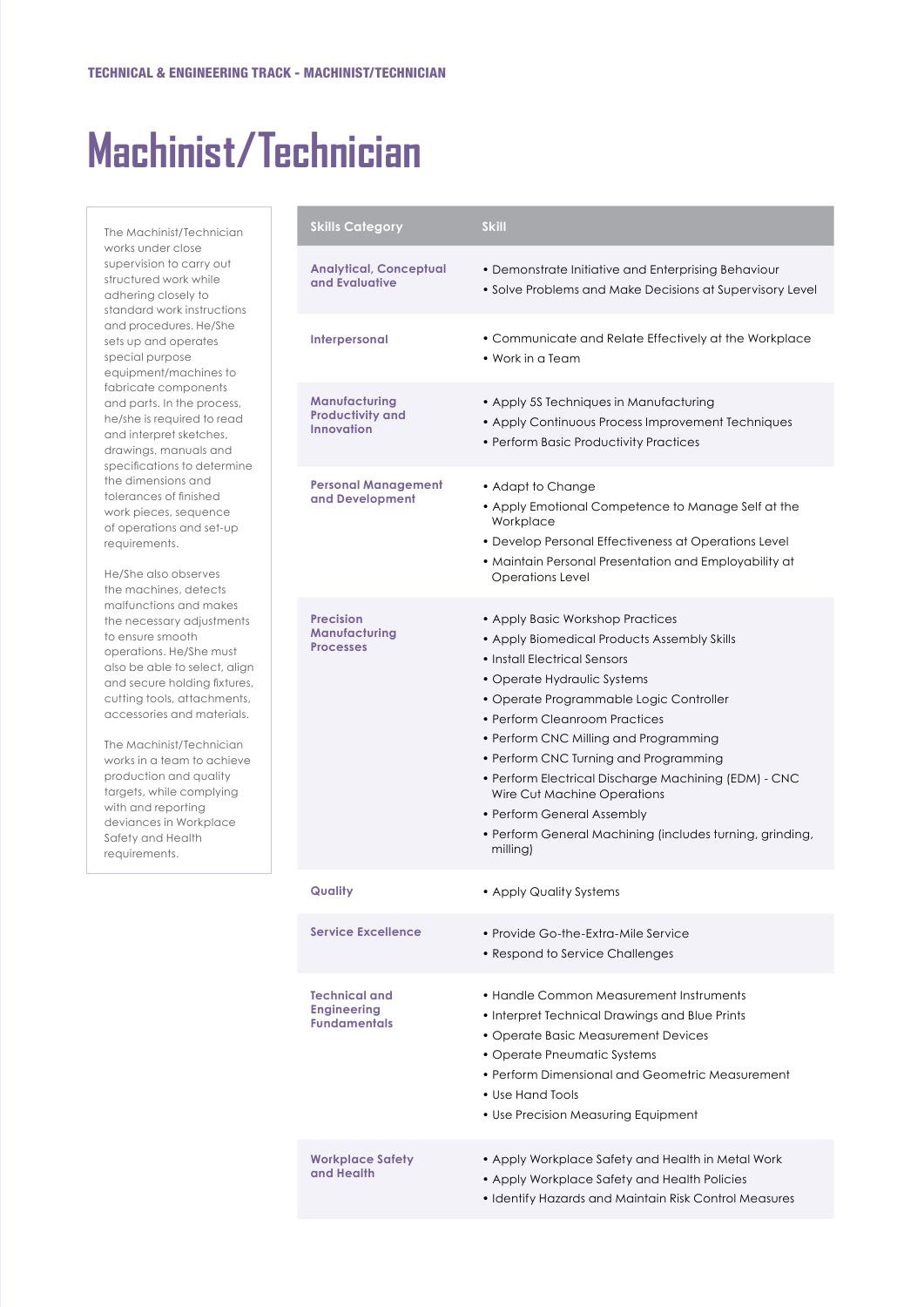## **Senior Machinist/Senior Technician**

The Senior Machinist/ Senior Technician operates a variety of equipment/ machines to fabricate components and parts. He/She also adapts procedures to troubleshoot and diagnose routine problems, and handles the maintenance of machines.

He/She actively contributes to innovation by suggesting areas of improvement to enhance productivity and efficiency of work processes.

He/She works in a team to achieve production and quality targets, while complying with and reporting deviances in Workplace Safety and Health requirements.

| <b>Skills Category</b>                                 | <b>Skill</b>                                                                                                                                                                                                                                                                                                                                                                                                                                                                                           |
|--------------------------------------------------------|--------------------------------------------------------------------------------------------------------------------------------------------------------------------------------------------------------------------------------------------------------------------------------------------------------------------------------------------------------------------------------------------------------------------------------------------------------------------------------------------------------|
| <b>Analytical, Conceptual</b><br>and Evaluative        | • Demonstrate Initiative and Enterprising Behaviour<br>• Solve Problems and Make Decisions at Operations Level                                                                                                                                                                                                                                                                                                                                                                                         |
| Interpersonal                                          | • Communicate and Relate Effectively at the Workplace<br>$\bullet$ Work in a Team                                                                                                                                                                                                                                                                                                                                                                                                                      |
| Maintenance                                            | • Diagnose and Rectify Faults in Equipment and Circuits<br>• Maintain and Repair Hydraulic Systems<br>• Maintain and Repair Pneumatic Systems<br>• Maintain Common Tools and Workshop Equipment                                                                                                                                                                                                                                                                                                        |
| Manufacturing<br><b>Productivity and</b><br>Innovation | • Apply Basic Lean Techniques in the Workplace<br>• Apply Lean Thinking in the Workplace                                                                                                                                                                                                                                                                                                                                                                                                               |
| <b>Personal Management</b><br>and Development          | • Adapt to Change<br>• Apply Emotional Competence to Manage Self at the<br>Workplace<br>• Develop Personal Effectiveness at Operations Level<br>• Maintain Personal Presentation and Employability at<br><b>Operations Level</b>                                                                                                                                                                                                                                                                       |
| <b>Precision</b><br>Manufacturing<br><b>Processes</b>  | • Assemble Simple Drive Mechanism<br>• Implement Programming of Programmable Logic<br>Controllers<br>• Perform Advanced Gas Tungsten Arc Welding<br>• Perform Diffusion Bonding of Material<br>• Perform Geometric Tolerance and Inspection<br>• Perform Machining<br>• Perform Material Hot Processing<br>• Perform Non-conventional Cutting Process<br>• Perform Non-destructive Testing<br>• Perform Optical Digitising<br>• Perform Surface Coating<br>• Perform Surface Preparation and Finishing |
| Quality                                                | • Apply Quality Systems<br>• Perform Dye/Liquid Penetrant Testing<br>• Perform Eddy Current Testing<br>• Perform Magnetic Particle Testing                                                                                                                                                                                                                                                                                                                                                             |
| <b>Service Excellence</b>                              | • Provide Go-the-Extra-Mile Service<br>• Respond to Service Challenges                                                                                                                                                                                                                                                                                                                                                                                                                                 |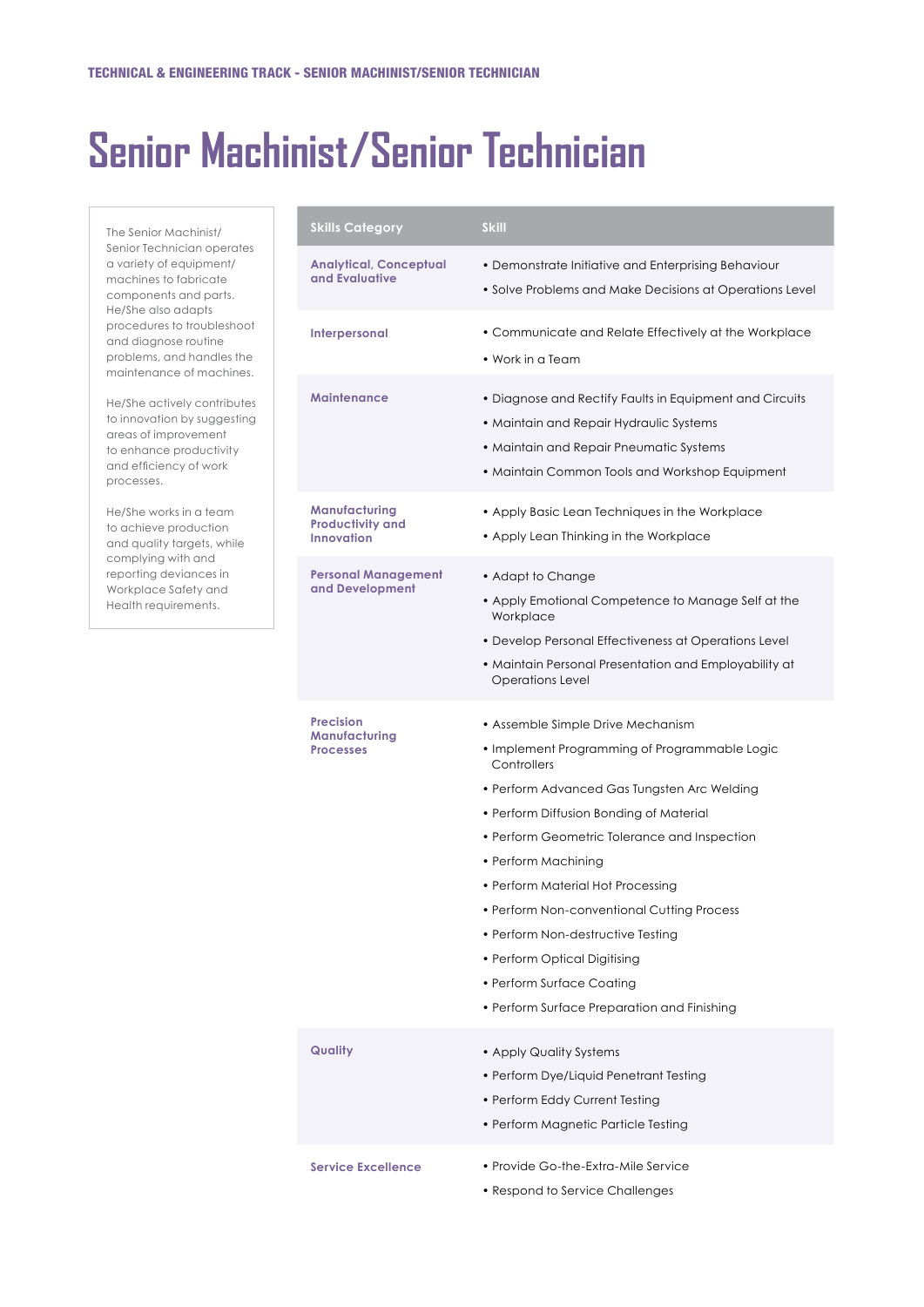| <b>Skills Category</b>                                            | <b>Skill</b>                                                                                                                                                                                                                                                                          |
|-------------------------------------------------------------------|---------------------------------------------------------------------------------------------------------------------------------------------------------------------------------------------------------------------------------------------------------------------------------------|
| <b>Technical and</b><br><b>Engineering Design</b>                 | • Apply Machine Elements<br>• Design Electric Drives and Electro-Mechanical Systems<br>• Design Handling Systems in Industrial Automation                                                                                                                                             |
| <b>Technical and</b><br><b>Engineering</b><br><b>Fundamentals</b> | • Apply Computer and Information Technology<br>• Apply Computer-aided Drafting and Design<br>• Apply Computer-aided Manufacturing (CAM) Processes<br>• Handle Machine Tools and Apply Lubrication<br>• Set Up and Operate Coordinate Measuring Machine<br>• Write Software Programmes |
| <b>Workplace Safety</b><br>and Health                             | • Apply Workplace Safety and Health in Metal Work<br>• Apply Workplace Safety and Health Policies<br>• Identify Hazards and Maintain Risk Control Measures                                                                                                                            |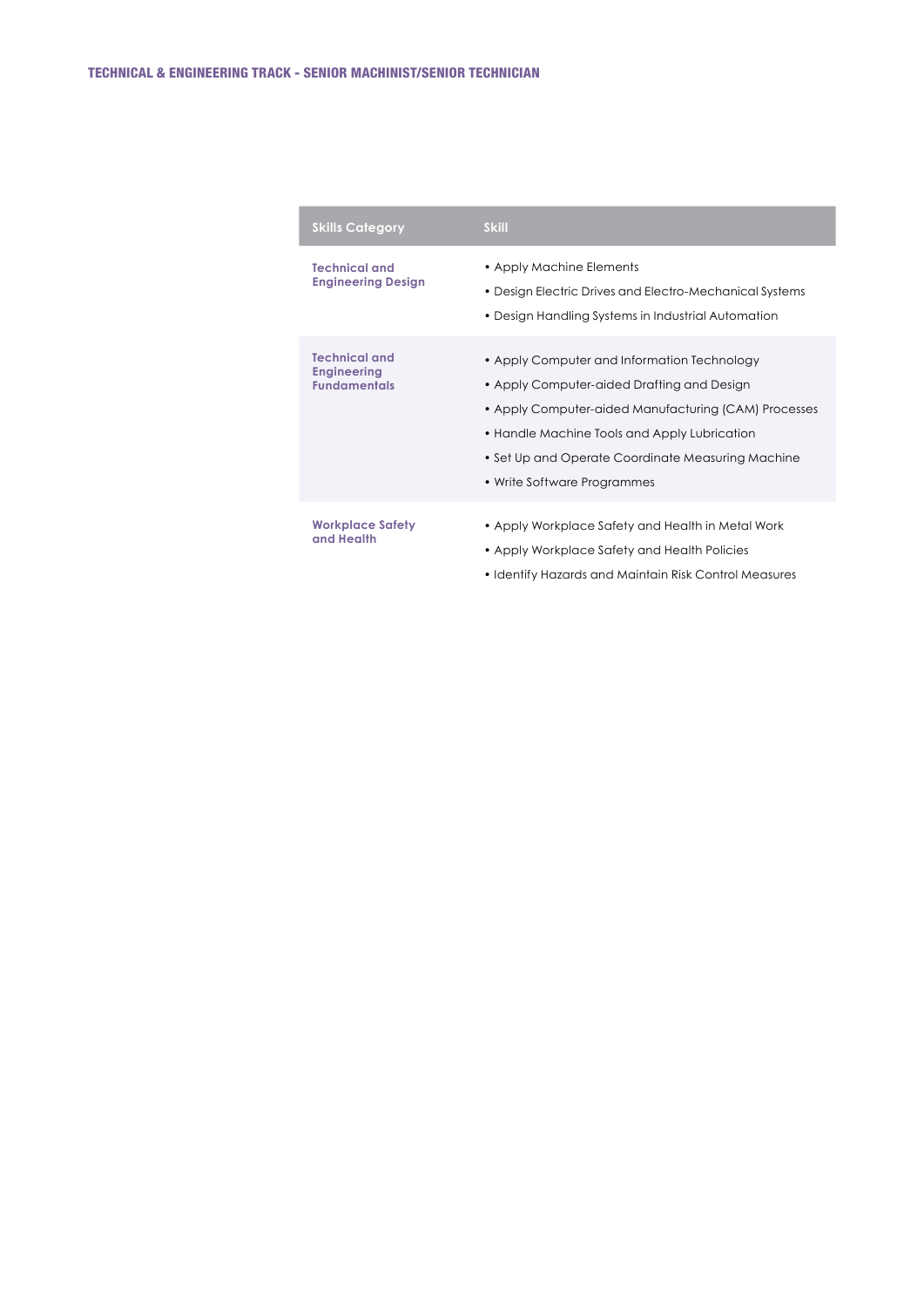## **Process Specialist/Shift, Group, Team Leader**

The Process Specialist/ Shift, Group, Team Leader applies principles, practices and procedures to produce precision parts and provide endto-end solutioning for customers. He/She also diagnoses faults, maintains machines and oversees the housekeeping of machine tools and devices.

The Process Specialist/ Shift, Group, Team Leader coordinates the dayto-day operations of a team and may adapt procedures, processes, tools, equipment and techniques to meet the more complex requirements of the production process.

The Process Specialist/ Shift, Group, Team Leader supervises and guides a team of machinists/ senior machinists to meet production and quality standards, while ensuring compliance with Workplace Health and Safety procedures. He/She also works with the team to assess the feasibility of improvements to enhance productivity and efficiency at the workplace.

| <b>Skills Category</b>                                        | <b>Skill</b>                                                                                                                                                                                                                                                   |
|---------------------------------------------------------------|----------------------------------------------------------------------------------------------------------------------------------------------------------------------------------------------------------------------------------------------------------------|
| <b>Analytical, Conceptual</b><br>and Evaluative               | • Foster Initiative and Enterprise in Teams<br>· Solve Problems and Make Decisions at Operations Level                                                                                                                                                         |
| <b>Interpersonal</b>                                          | • Facilitate Effective Communication and Engagement at<br>the Workplace                                                                                                                                                                                        |
| <b>Maintenance</b>                                            | • Apply Operational Maintenance of Machines and<br>Equipment<br>• Coordinate Maintenance                                                                                                                                                                       |
| Manufacturing<br><b>Productivity and</b><br><b>Innovation</b> | • Apply Basic Lean Techniques in the Workplace<br>• Apply Lean Thinking in the Workplace<br>• Implement Continuous Improvement Processes<br>• Supervise Work Improvement Processes                                                                             |
| <b>Personal Management</b><br>and Development                 | • Apply Emotional Competence to Manage Self and<br>Team at the Workplace<br>· Develop Personal Effectiveness at Supervisory Level<br>• Foster Team Adaptability<br>• Maintain Personal Image and Employability at<br>Supervisory Level                         |
| <b>Precision</b><br>Manufacturing<br><b>Processes</b>         | • Apply Mechanics for Engineering Solutions<br>• Implement Good Documentation Practices<br>• Perform Cutting Processes<br>• Perform In-process Inspection                                                                                                      |
| Quality                                                       | • Apply Failure Mode and Effect Analysis Techniques<br>• Apply ISO 9001 Quality Management System to<br><b>Audit Requirements</b><br>• Apply Root Cause Analysis<br>• Conduct Risk Assessment<br>• Implement Quality Systems<br>• Supervise Quality Procedures |
| <b>Service Excellence</b>                                     | • Establish Relationships for Customer Confidence<br>• Provide Go-the-Extra-Mile Service<br>• Respond to Service Challenges                                                                                                                                    |
| <b>Technical and</b><br><b>Engineering Design</b>             | • Operate and Maintain Automation Process<br>Control Systems                                                                                                                                                                                                   |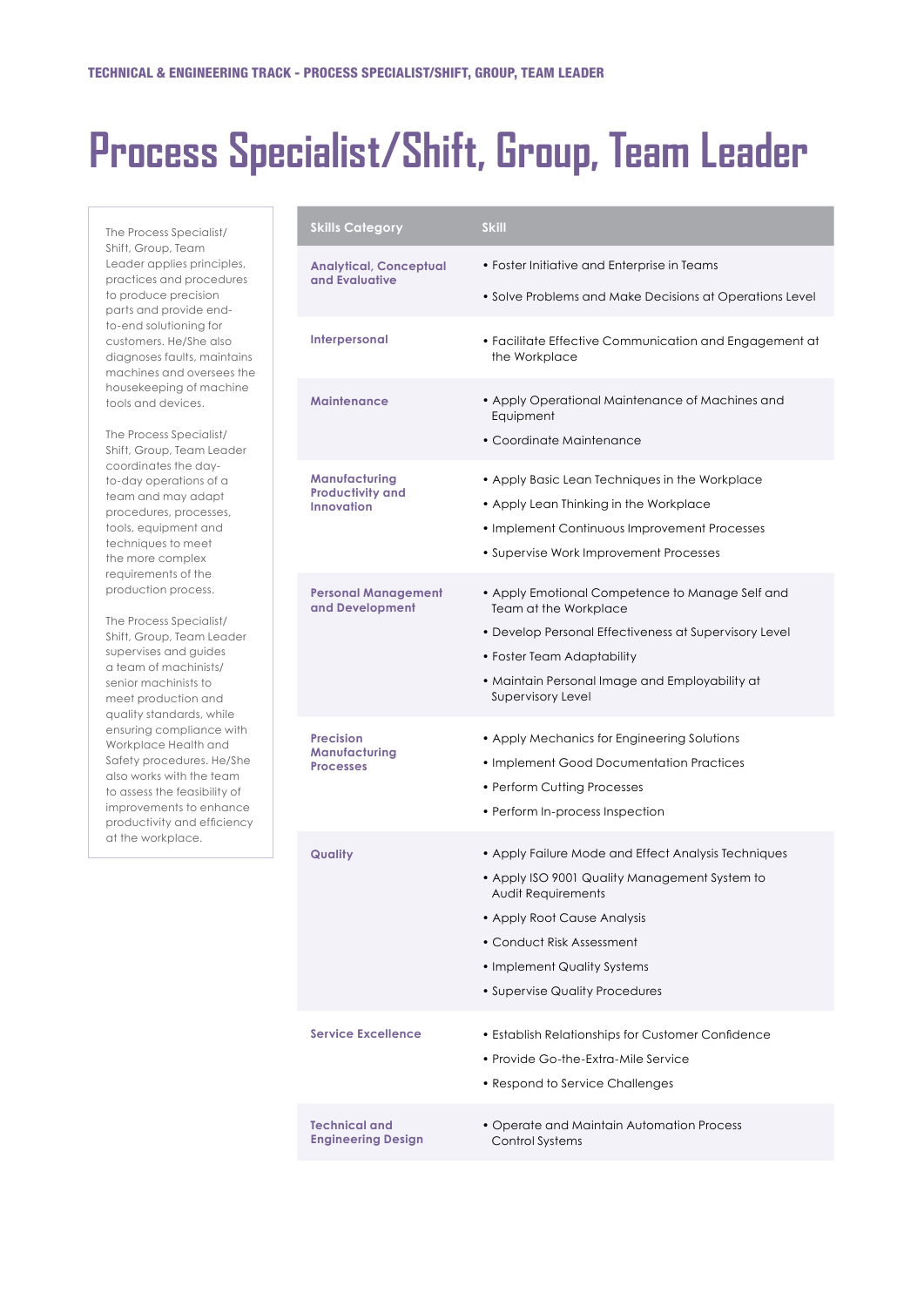| <b>Skills Category</b>                                     | <b>Skill</b>                                                                                                                                                                 |
|------------------------------------------------------------|------------------------------------------------------------------------------------------------------------------------------------------------------------------------------|
| Technical and<br><b>Engineering</b><br><b>Fundamentals</b> | • Apply 3D Computer Modelling and Programming<br>• Apply CNC Programme Optimisation<br>• Apply Engineering Mathematical Concepts<br>• Apply Manufacturing Technology Process |
| Workplace Safety<br>and Health                             | • Supervise Manufacturing Work for Workplace Safety<br>and Health                                                                                                            |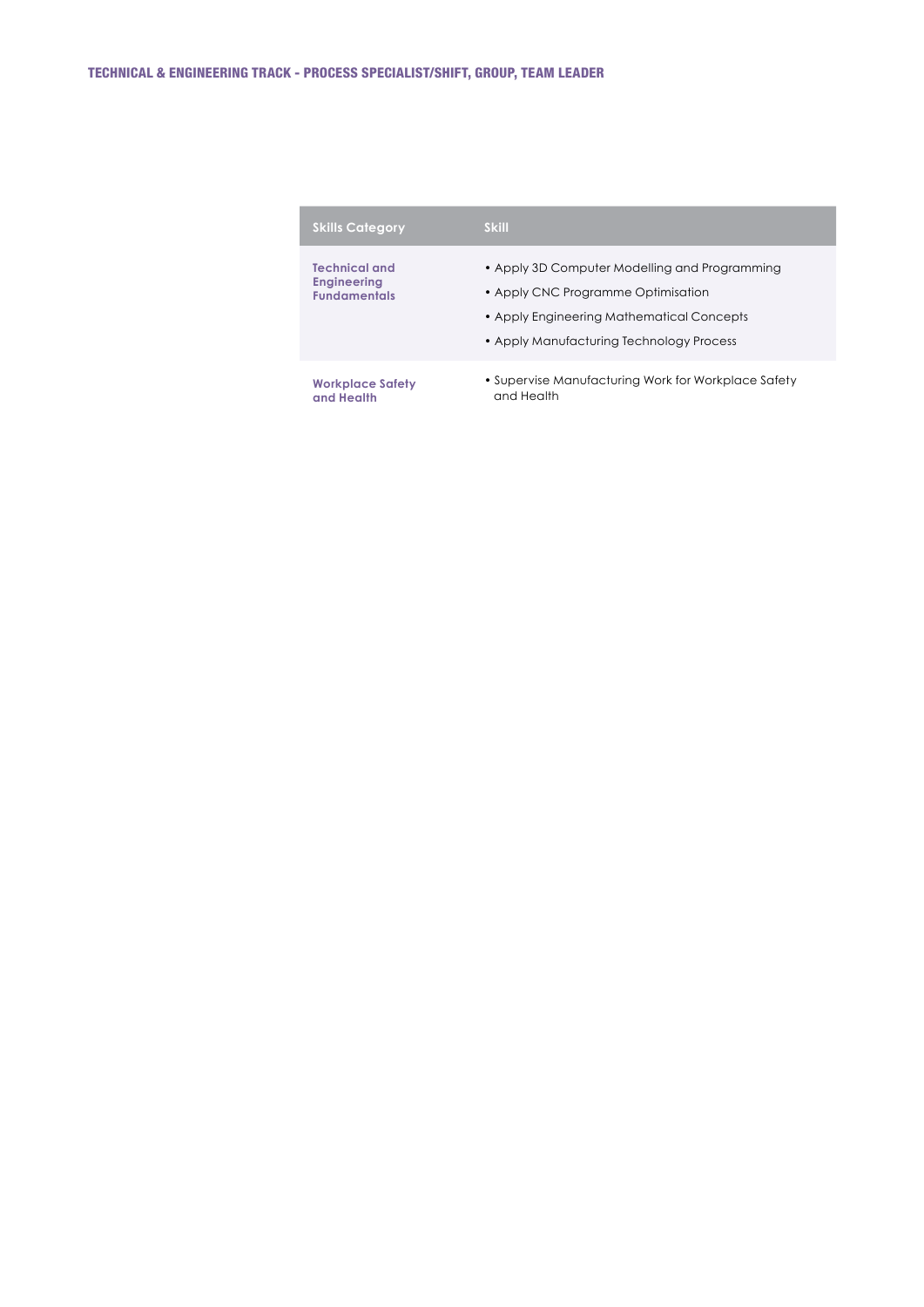## **Associate Engineer/Assistant Engineer**

The Associate Engineer/ Assistant Engineer adapts and applies engineering techniques to support the design, development and manufacture of machinery and components and/ or machine repair and maintenance.

He/She works closely with the Engineers and or Principal or Senior Engineers to generate mechanical and system design, equipment prototyping and conduct tests and inspections, while complying with Workplace Safety and Health and other regulatory requirements.

| <b>Skills Category</b>                                        | <b>Skill</b>                                                                                                                                                                                                                                                                                                                                                                                                                   |
|---------------------------------------------------------------|--------------------------------------------------------------------------------------------------------------------------------------------------------------------------------------------------------------------------------------------------------------------------------------------------------------------------------------------------------------------------------------------------------------------------------|
| <b>Additive Manufacturing</b>                                 | • Apply Additive Manufacturing Technology                                                                                                                                                                                                                                                                                                                                                                                      |
| <b>Analytical, Conceptual</b><br>and Evaluative               | • Solve Problems and Make Decisions at Managerial Level<br>• Support the Establishment of a Framework for Initiative<br>and Enterprise                                                                                                                                                                                                                                                                                         |
| <b>Business Analytics</b>                                     | • Solve Problems using Operations Research Techniques                                                                                                                                                                                                                                                                                                                                                                          |
| <b>Business Negotiation</b>                                   | • Participate in Negotiations                                                                                                                                                                                                                                                                                                                                                                                                  |
| Communication                                                 | • Present Information<br>• Write Reports                                                                                                                                                                                                                                                                                                                                                                                       |
| <b>Info-Communication</b><br><b>Technologies</b>              | • Perform Advanced Spreadsheet Functions                                                                                                                                                                                                                                                                                                                                                                                       |
| Interpersonal                                                 | • Develop a Work Team<br>• Lead a Virtual Team<br>• Lead Workplace Communication and Engagement                                                                                                                                                                                                                                                                                                                                |
| <b>Laser and Optics</b>                                       | • Apply Laser Machine Technology                                                                                                                                                                                                                                                                                                                                                                                               |
| Manufacturing<br><b>Productivity and</b><br><b>Innovation</b> | • Apply Root Cause Analysis<br>• Implement Continuous Improvement Processes<br>• Manage Continuous Improvement                                                                                                                                                                                                                                                                                                                 |
| <b>Personal Management</b><br>and Development                 | • Apply Emotional Competence to Manage Self and<br>Others in a Business Context<br>• Contribute towards a Learning Organisation<br>• Manage Workplace Challenges with Resilience                                                                                                                                                                                                                                               |
| <b>Precision</b><br>Manufacturing<br><b>Processes</b>         | • Apply Assembly of Mechanical Machines<br>• Apply Cleaning Technologies<br>• Apply Mechanical Fixtures Design<br>• Apply Mould Design<br>• Apply Precision Machining<br>• Apply Polymer Materials Technology<br>• Apply Sensors and Actuators in Automation<br>• Implement Engineering Activities and Processes<br>• Perform Advanced Polymer and Polymer Composites<br>Processing<br>• Perform Protective Coating Inspection |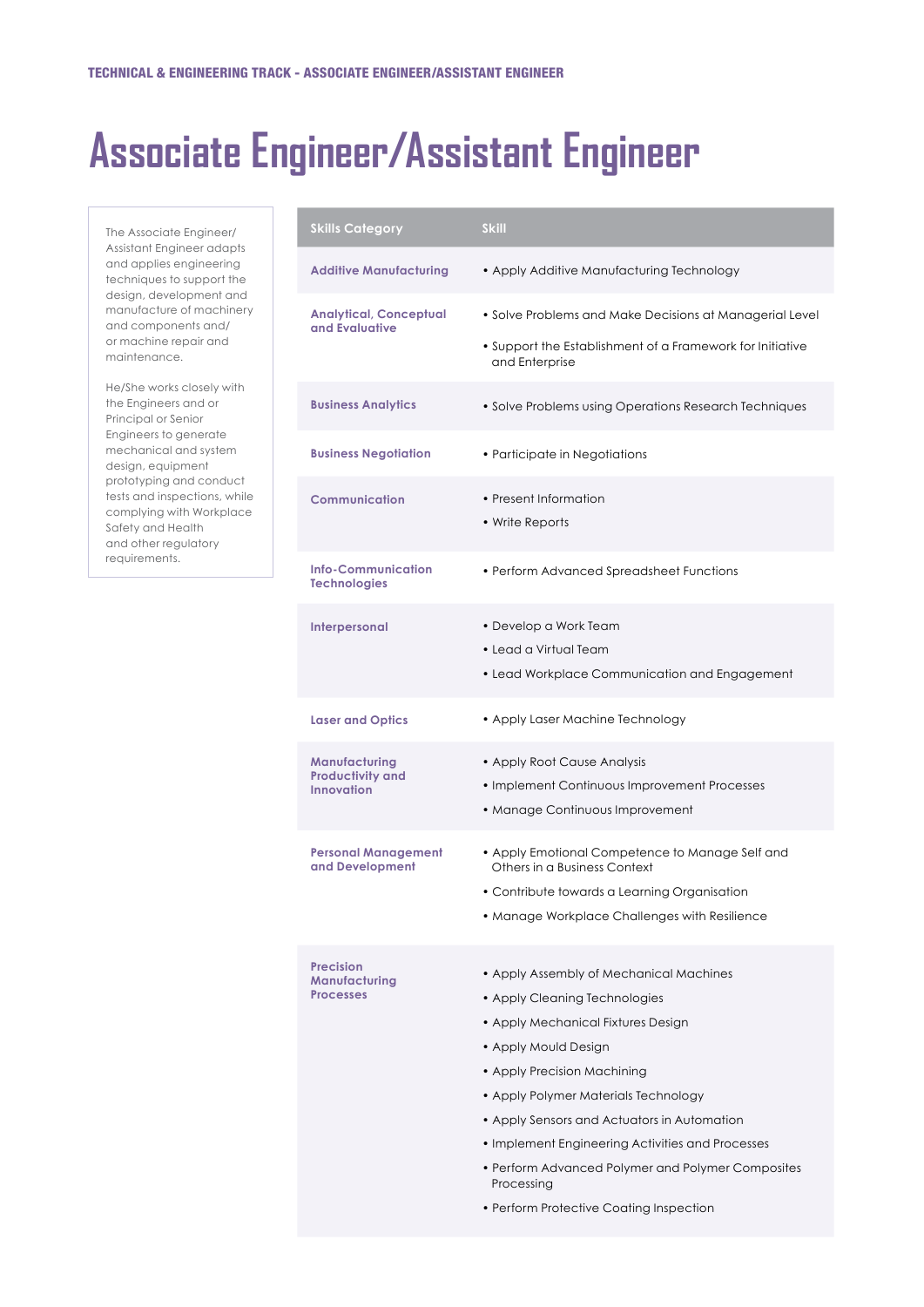| <b>Skills Category</b>                                            | <b>Skill</b>                                                                                                                                                                                                                                                                      |
|-------------------------------------------------------------------|-----------------------------------------------------------------------------------------------------------------------------------------------------------------------------------------------------------------------------------------------------------------------------------|
| <b>Project Management</b>                                         | • Manage Project Costs<br>• Manage Project Procurement<br>• Manage Project Quality<br>• Manage Project Resources<br>• Manage Project Risk<br>• Manage Project Scope<br>• Manage Project Team<br>• Manage Project Timeline                                                         |
| Quality                                                           | • Apply Measurement Metrology in Quality Assurance                                                                                                                                                                                                                                |
| <b>Robotics and</b><br><b>Automation</b>                          | • Apply Robotics Fundamentals                                                                                                                                                                                                                                                     |
| <b>Sales and Marketing</b>                                        | • Understand Sales and Marketing in a Manufacturing<br>Organisation                                                                                                                                                                                                               |
| <b>Strategy Planning</b><br>and Implementation                    | • Understand Business Management                                                                                                                                                                                                                                                  |
| <b>Technical and</b><br><b>Engineering Design</b>                 | • Apply Advanced Materials Technology<br>• Apply Automation Control for Machines<br>• Apply Materials Technology<br>• Design and Build Industrial Machine Electrical System<br>• Design for Manufacture and Assembly<br>• Design Mechanism Unit of Machine                        |
| <b>Technical and</b><br><b>Engineering</b><br><b>Fundamentals</b> | • Apply Geometric Dimensioning and Tolerancing<br>• Apply Materials Characterisation<br>• Apply Vibration Design and Control for Precision<br>Engineering<br>• Determine Heat Transfer Loads for Processing Equipment<br>• Perform Engineering Simulation for Design Verification |
| <b>Workplace Safety</b><br>and Health                             | • Apply Workplace Safety and Health Policies<br>• Implement Workplace Safety and Health Systems<br>• Manage Workplace Safety and Health Systems<br>• Supervise Manufacturing Work for Workplace Safety<br>and Health                                                              |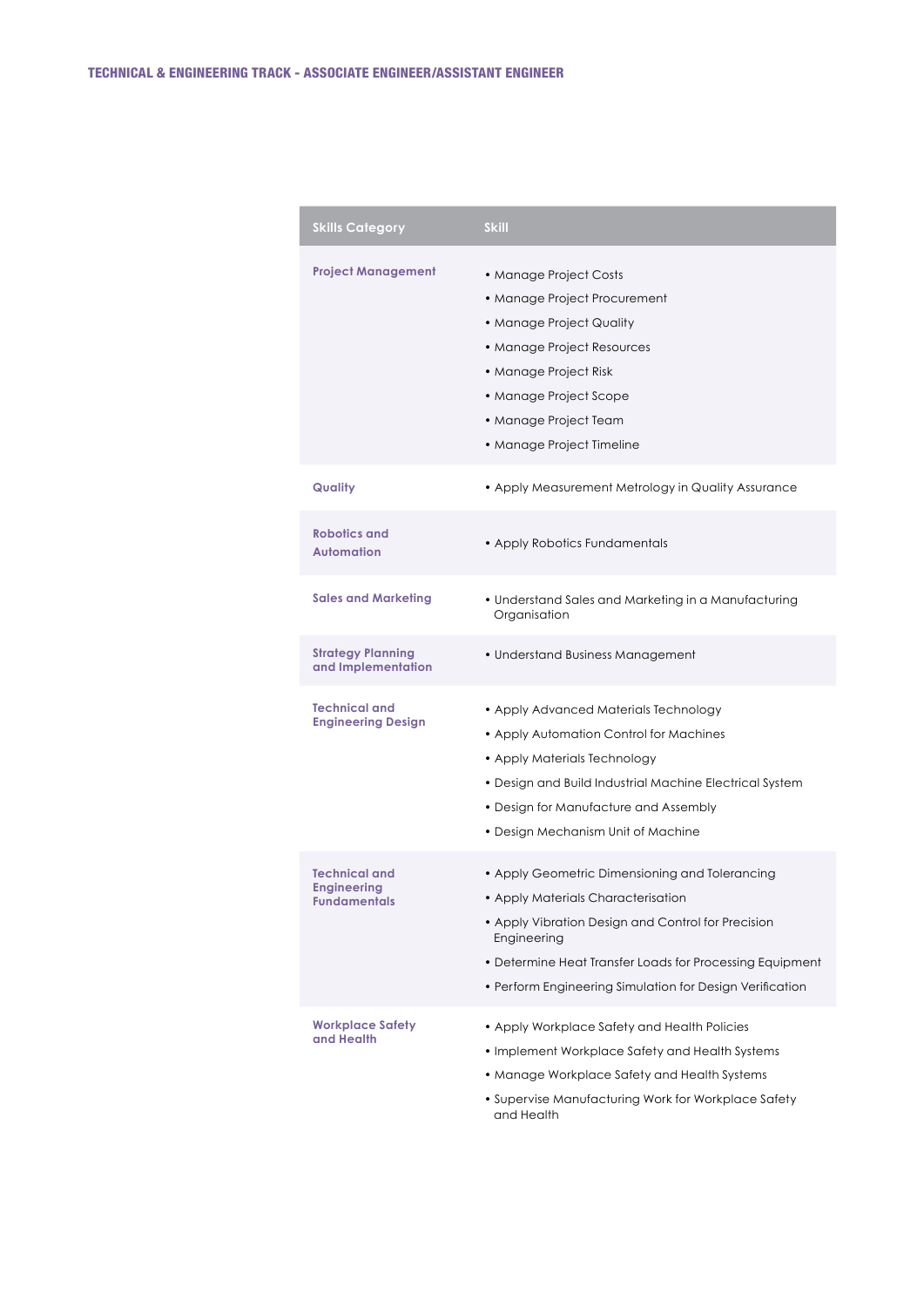# **Engineer**

The Engineer adapts and applies engineering principles and techniques to design and develop machinery and components, generate prototypes and/ or implement system modifications.

He/She leverages on his/her technical and engineering skills to resolve technical and engineering issues and manage simple engineering projects. The Engineer also implements plans for improvements in production efficiency and effectiveness, while ensuring compliance with Workplace Safety and Health procedures and other regulatory requirements.

He/She possesses good interpersonal skills to lead Associate Engineers/ Assistant Engineers, and may be required to collaborate with other departments.

| <b>Skills Category</b>                           | <b>Skill</b>                                                                                                                   |
|--------------------------------------------------|--------------------------------------------------------------------------------------------------------------------------------|
| <b>Additive</b><br>Manufacturing                 | • Review Additive Manufacturing Process to Determine<br>Suitability of Manufacturing Metallic Components                       |
|                                                  | • Review Additive Manufacturing Process to Determine<br>Suitability of Manufacturing Polymeric Components                      |
|                                                  | • Review Feasibility of Additive Manufacturing to Satisfy<br><b>Component Requirements</b>                                     |
| <b>Analytical, Conceptual</b><br>and Evaluative  | • Apply Systems Thinking in Problem Solving and<br><b>Decision Making</b>                                                      |
| <b>Business Analytics</b>                        | • Operationalise Analytics Models                                                                                              |
| <b>Business Negotiation</b>                      | • Manage and Direct Negotiations                                                                                               |
| <b>Communication</b>                             | • Conduct Presentations to Senior Management<br>• Establish and Maintain Strategic Business Partner<br>Relationships           |
| <b>Design Thinking</b>                           | • Implement Design Thinking                                                                                                    |
| <b>Human Resource</b>                            | • Develop On-the-Job Training Programmes<br>• Develop Workplace Learning Plans                                                 |
| <b>Info-Communication</b><br><b>Technologies</b> | • Produce Advanced Spreadsheet Outputs using<br><b>Spreadsheet Applications</b>                                                |
| <b>Intellectual Property</b>                     | • Apply Basic Knowledge of Intellectual Property to<br>Support IP-related Organisational Procedures                            |
| Interpersonal                                    | • Manage Cross Functional and Culturally Diverse Teams                                                                         |
| <b>Laser and Optics</b>                          | • Apply Advanced Laser Systems and Manufacturing<br>Techniques for Creation of Structures                                      |
|                                                  | • Apply Engineering Optics and Optical Metrology<br>• Review Feasibility of Advanced Optical Metrology to                      |
|                                                  | Satisfy Manufacturing Requirements                                                                                             |
|                                                  | • Use Laser Beam Technology Systems in Manufacturing                                                                           |
| <b>Leadership and People</b><br>Management       | • Cultivate Workplace Relationships and Diversity<br>• Develop Self to Maintain Professional Competence at<br>Managerial Level |
|                                                  | • Develop Team Leaders through Capability<br>Development and Coaching                                                          |
|                                                  | • Facilitate Innovation and Lead Team Leaders to<br>Implement Change                                                           |
|                                                  | • Lead Team Leaders to Develop Strategies and<br>Governance Management                                                         |
|                                                  | • Monitor and Reward Performance across Teams to<br>Support Achievement of Results                                             |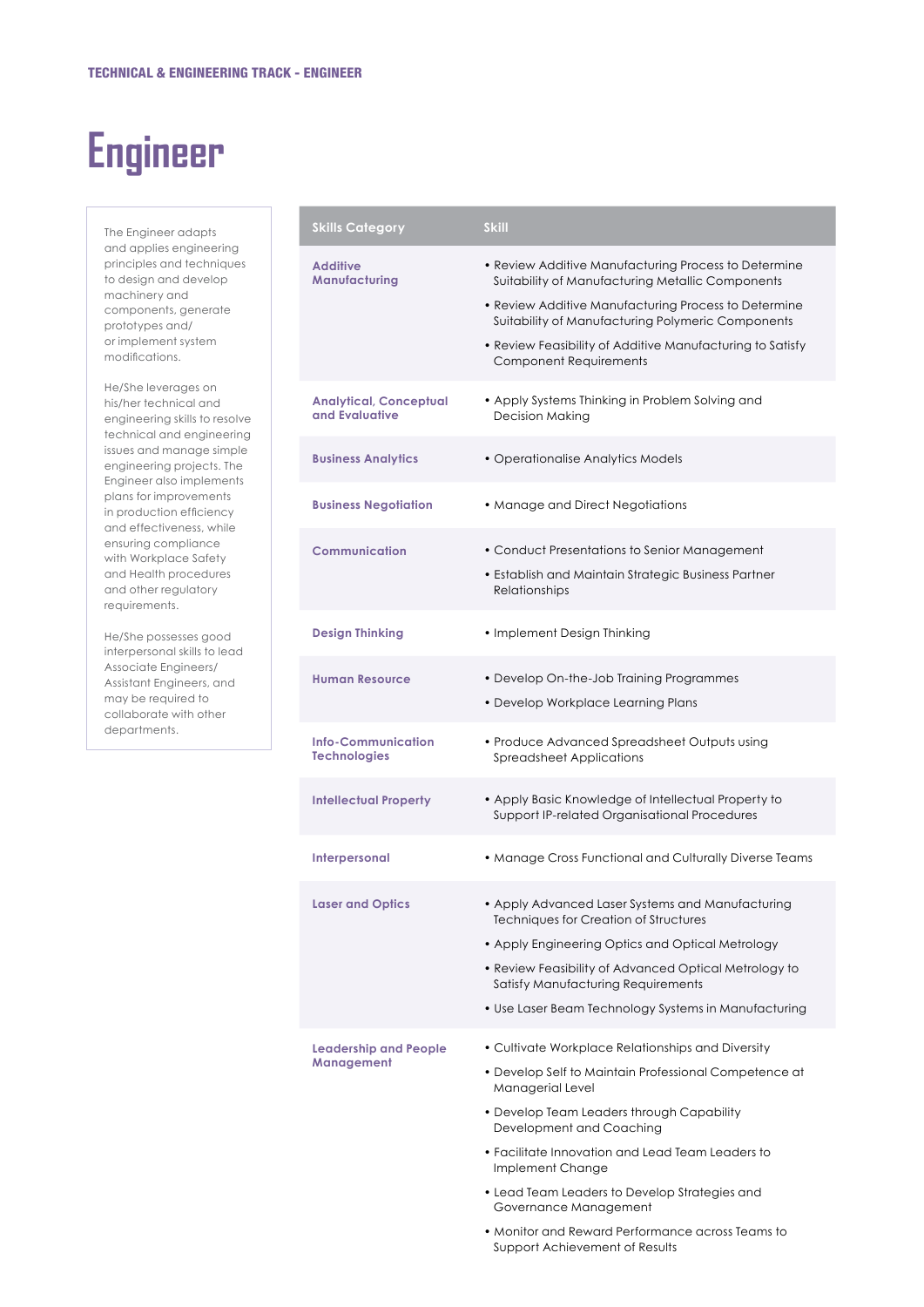| <b>Skills Category</b>                                        | <b>Skill</b>                                                                                                                                                                                                                                                                                                                                                                                                                                                                                                                                                                                                                                                                                                                                                                                                                                                                                                                                                                                                                                                                                                                                                                                                                                                                                                                                                                                                                                                                                                                                                                                                                                                                                |
|---------------------------------------------------------------|---------------------------------------------------------------------------------------------------------------------------------------------------------------------------------------------------------------------------------------------------------------------------------------------------------------------------------------------------------------------------------------------------------------------------------------------------------------------------------------------------------------------------------------------------------------------------------------------------------------------------------------------------------------------------------------------------------------------------------------------------------------------------------------------------------------------------------------------------------------------------------------------------------------------------------------------------------------------------------------------------------------------------------------------------------------------------------------------------------------------------------------------------------------------------------------------------------------------------------------------------------------------------------------------------------------------------------------------------------------------------------------------------------------------------------------------------------------------------------------------------------------------------------------------------------------------------------------------------------------------------------------------------------------------------------------------|
| Manufacturing<br><b>Productivity and</b><br><b>Innovation</b> | • Apply Root Cause Analysis<br>• Develop Lean Manufacturing using Six Sigma<br>• Implement Overall Equipment Effectiveness (OEE) to<br>Improve Manufacturing Operational Productivity<br>• Manage Lean Manufacturing for Productivity<br>Improvement                                                                                                                                                                                                                                                                                                                                                                                                                                                                                                                                                                                                                                                                                                                                                                                                                                                                                                                                                                                                                                                                                                                                                                                                                                                                                                                                                                                                                                        |
| <b>Personal Management</b><br>and Development                 | • Develop Personal Effectiveness at Managerial Level<br>• Develop Professional Image and Competence to<br>Achieve Personal Career Goals                                                                                                                                                                                                                                                                                                                                                                                                                                                                                                                                                                                                                                                                                                                                                                                                                                                                                                                                                                                                                                                                                                                                                                                                                                                                                                                                                                                                                                                                                                                                                     |
| <b>Precision</b><br>Manufacturing<br><b>Processes</b>         | • Develop Component Cleaning Process Plan to<br>Determine Appropriate Cleaning Process for<br>Manufacturing<br>• Develop Finishing Process Plan to Determine<br>Appropriate Finishing Process for Manufacturing<br>• Develop Forming Process Plan to Determine Appropriate<br>Forming Process for Manufacturing<br>• Develop Joining Process Plan to Determine Appropriate<br>Joining Process for Manufacturing<br>• Develop Machining Process Plan to Determine<br>Appropriate Precision Machining Process for<br>Manufacturing<br>• Develop Shop Floor Tracking and Control Plan through<br>Management Execution Systems<br>• Design Tools, Jigs and Fixtures to Support Precision<br>Machining and In Accordance to Machining<br>Requirements<br>• Develop Welding Inspection Specification Plan to<br>Determine Adherence to Joining Requirements<br>• Evaluate and Apply Traditional Machining Processes<br>to Satisfy Precision Machining Requirements<br>• Evaluate Surface Coating Technologies to Satisfy<br><b>Corrosion Prevention Requirements</b><br>• Evaluate Surface Coating Technologies to Satisfy<br>Finishing and Wear Prevention Requirements<br>• Review and Apply Laser Cutting Machine Technology<br>to Enhance Precision Machining Process<br>• Review Application of Adhesive Bonding Technologies<br>to Satisfy Precision Joining Requirements<br>• Review Application of Welding Technologies to Satisfy<br>Precision Joining Requirements<br>• Review High Speed Machining Processes and Cutting<br>Tools to Optimise Precision Machining Process<br>• Review Plastic Injection Moulding Process to Determine<br>Appropriate Forming Process for Manufacturing |
| <b>Project Management</b>                                     | • Establish Project Feasibility                                                                                                                                                                                                                                                                                                                                                                                                                                                                                                                                                                                                                                                                                                                                                                                                                                                                                                                                                                                                                                                                                                                                                                                                                                                                                                                                                                                                                                                                                                                                                                                                                                                             |

• Establish Project Scope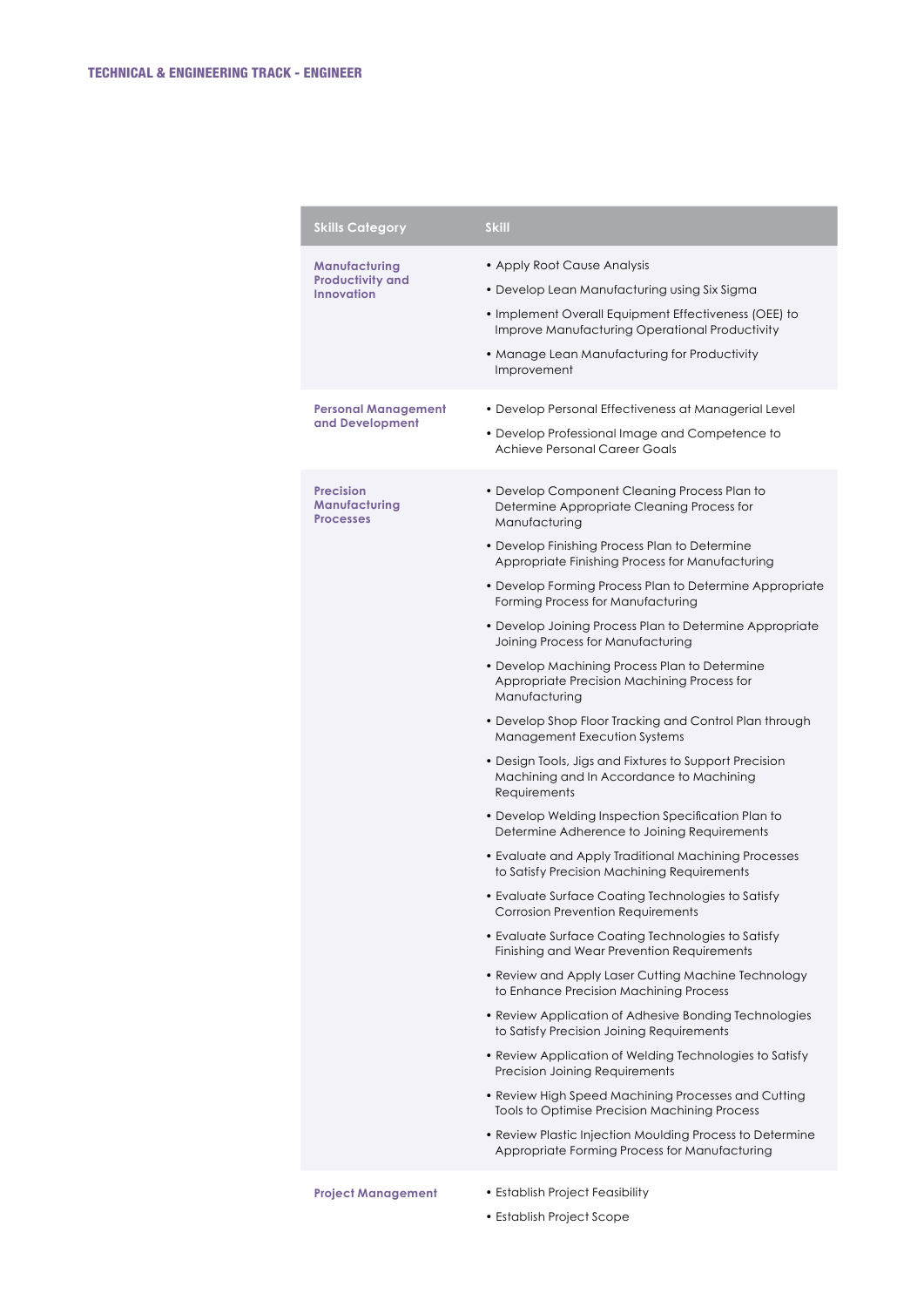# **Engineer**

| <b>Skills Category</b>                            | <b>Skill</b>                                                                                                                                                                                                                                                                                                                                                                                                                                                                |
|---------------------------------------------------|-----------------------------------------------------------------------------------------------------------------------------------------------------------------------------------------------------------------------------------------------------------------------------------------------------------------------------------------------------------------------------------------------------------------------------------------------------------------------------|
| Quality                                           | • Develop Contamination Control Plan in Manufacturing<br>to Satisfy Quality and Safety Requirements<br>• Develop Plan to Determine Appropriate Inspection and<br>Measurement Processes for Quality Assurance<br>• Manage Quality Systems and Processes                                                                                                                                                                                                                      |
| <b>Robotics and</b><br><b>Automation</b>          | • Design Automation Control Modules for Machine<br>Systems to Automate and Support Manufacturing<br>Processes<br>• Integrate Computer Network Modules in Machine<br>Systems to Automate and Support Manufacturing<br>Processes<br>• Integrate Engineering Optics and Optical Measurement<br>Modules to Inspect Components and Support<br><b>Manufacturing Processes</b><br>• Integrate Sensor and Actuator Modules in Machine<br>Systems to Support Manufacturing Processes |
| <b>Sales and Marketing</b>                        | • Understand Sales and Marketing Fundamentals                                                                                                                                                                                                                                                                                                                                                                                                                               |
| <b>Strategy Planning</b><br>and Implementation    | • Understand Business Management                                                                                                                                                                                                                                                                                                                                                                                                                                            |
| <b>Technical and</b><br><b>Engineering Design</b> | • Apply Design Principles for Manufacturing to Determine<br>Design Approach<br>• Design Mechanical and Electrical Systems for<br>Automated Industrial Machines to Automate and<br><b>Support Manufacturing Processes</b><br>• Establish Product Specifications for Clients to Satisfy<br><b>Product Requirements</b><br>• Provide Design Solutions for Products to Satisfy<br><b>Product Requirements</b>                                                                   |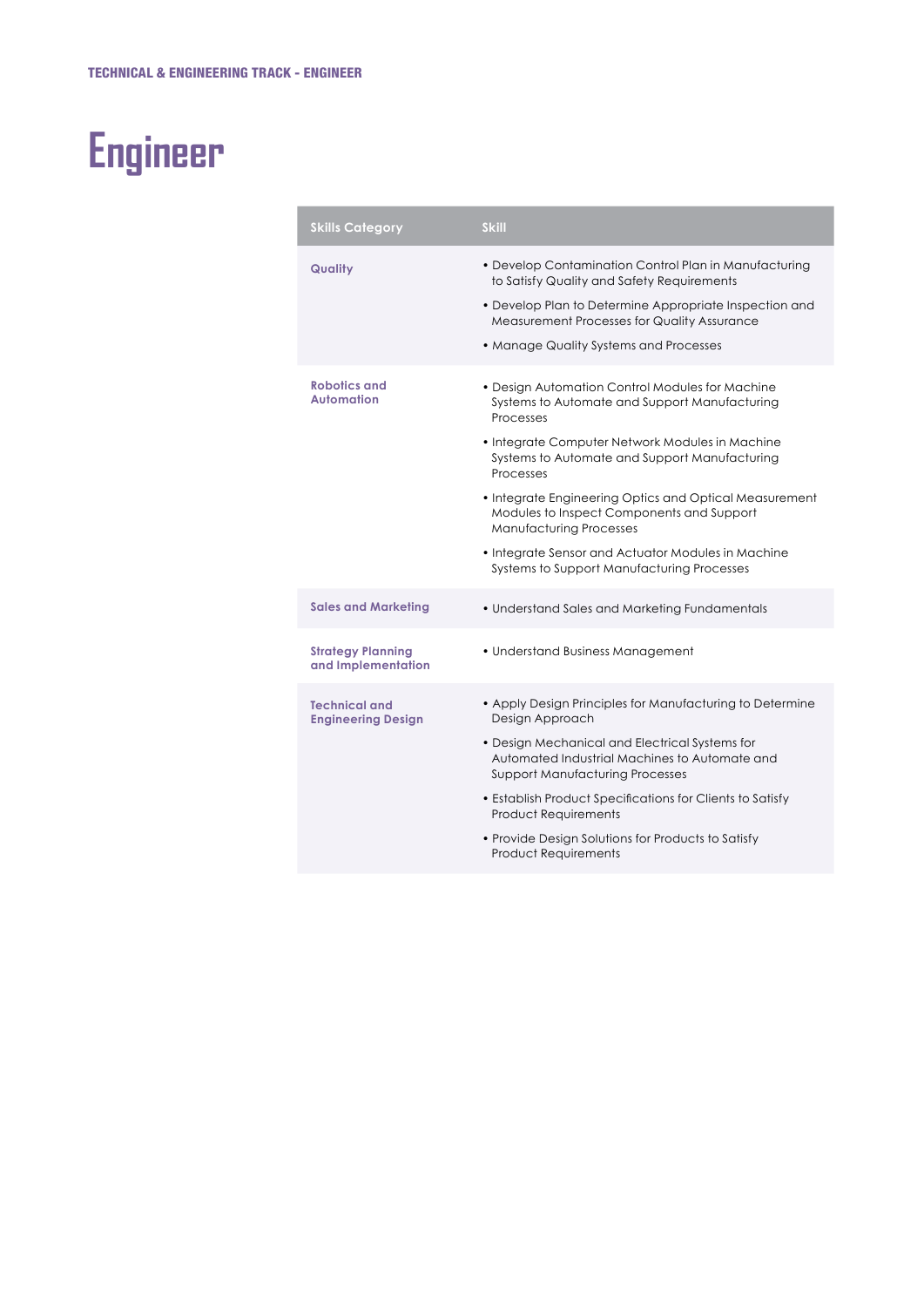| <b>Skills Category</b>                     | <b>Skill</b>                                                                                                                                                          |
|--------------------------------------------|-----------------------------------------------------------------------------------------------------------------------------------------------------------------------|
| <b>Technical and</b><br><b>Engineering</b> | • Analyse and Model Engineering Situations to Solve<br><b>Precision Engineering Problems</b>                                                                          |
| <b>Fundamentals</b>                        | • Apply Computer-aided Design (CAD) Techniques                                                                                                                        |
|                                            | • Apply Computer-aided Manufacturing (CAM)<br>Techniques                                                                                                              |
|                                            | • Apply Engineering Metrology Principles to Determine<br><b>Measurement Requirements</b>                                                                              |
|                                            | • Analyse Technical Drawings and Blue Prints to Apply<br><b>Engineering Solutions</b>                                                                                 |
|                                            | • Analyse the Impact of Geometric Dimensioning and<br>Tolerancing (GD&T) on Manufacturing Processes to Select<br>Appropriate Engineering Interventions                |
|                                            | • Evaluate Characterisation of Metals to Determine<br>Suitability of Materials for Manufacturing                                                                      |
|                                            | • Evaluate Characterisation of Non-Metals to Determine<br>Suitability of Materials for Manufacturing                                                                  |
|                                            | • Review Metal Heat Treatment Process to Determine<br>Suitability of Treatment Process for Improving<br>Characteristics                                               |
|                                            | • Evaluate Operational Performance using<br>'OMNI' Methodology                                                                                                        |
|                                            | • Evaluate the Behavioural Characteristics of Static and<br>Dynamic Engineering Systems to Select Appropriate<br>Engineering Systems for Application in Manufacturing |
| <b>Value Engineering</b>                   | • Develop Cost Reduction Strategies                                                                                                                                   |
| <b>Workplace Safety</b><br>and Health      | • Design and Lead Workplace Safety and Health Systems                                                                                                                 |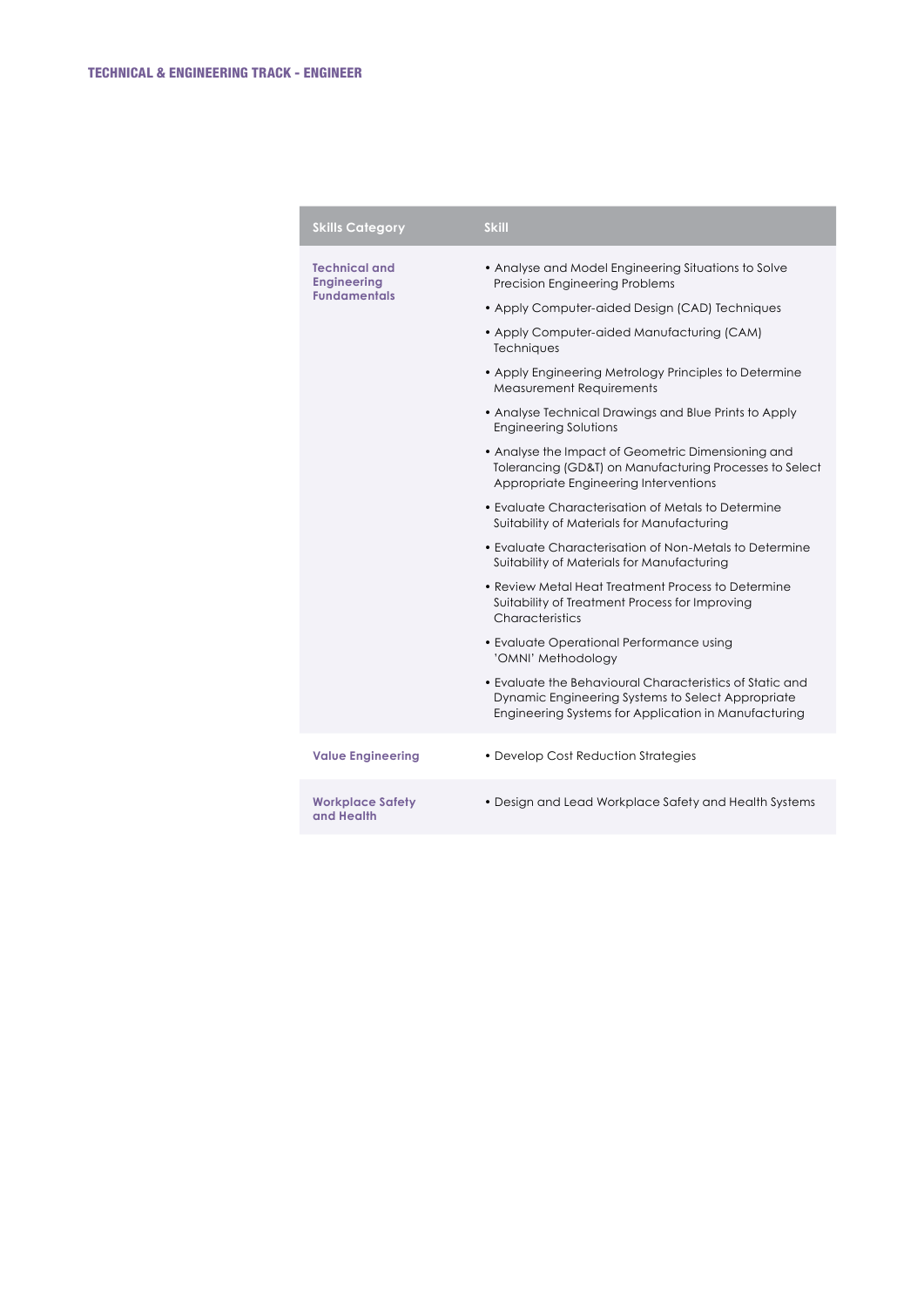#### **Master Craftsman**

The Master Craftsman possesses advanced knowledge and experience in manufacturing techniques and leverages on these to resolve complex technical issues, while serving as an expert resource to others. He/ She optimises production activities, processes and systems with a view to increase manufacturing productivity improvements.

The Master Craftsman supervises a team to meet production targets and product quality standards while ensuring compliance to Workplace Safety and Health and other regulatory requirements. As a subject matter expert, the Master Craftsman conducts training needs analysis, develops training programmes, and trains and coaches machinists, senior machinists and process specialists.

| <b>Skills Category</b>                           | <b>Skill</b>                                                                                                                                                                                                                                                |
|--------------------------------------------------|-------------------------------------------------------------------------------------------------------------------------------------------------------------------------------------------------------------------------------------------------------------|
| <b>Additive</b><br>Manufacturing                 | • Apply Advanced Design for Additive Manufacturing<br>• Manage Advanced Additive Manufacturing<br>Technologies and Applications<br>• Manage Innovative Product Development Using<br>Additive Manufacturing                                                  |
| <b>Analytical, Conceptual</b><br>and Evaluative  | • Apply Systems Thinking in Problem Solving and<br><b>Decision Makina</b>                                                                                                                                                                                   |
| <b>Business Analytics</b>                        | • Operationalise Analytics Models                                                                                                                                                                                                                           |
| <b>Business Negotiation</b>                      | • Manage and Direct Negotiations                                                                                                                                                                                                                            |
| <b>Communication</b>                             | • Conduct Presentations to Senior Management<br>• Establish and Maintain Strategic Business Partner<br>Relationships                                                                                                                                        |
| <b>Engineering Project</b><br>Management         | • Manage Engineering Projects (CAM and CNC<br>Machining)<br>• Manage Engineering Projects (Mould Design and<br>Process)                                                                                                                                     |
| <b>Human Resource</b><br>Management              | • Develop On-the-Job Training Programmes<br>• Develop Workplace Learning Plans                                                                                                                                                                              |
| <b>Info-Communication</b><br><b>Technologies</b> | • Produce Advanced Spreadsheet Outputs Using<br><b>Spreadsheet Applications</b>                                                                                                                                                                             |
| <b>Intellectual Property</b>                     | . Apply Knowledge of Intellectual Property to Support IP -<br>related Organisational Procedures                                                                                                                                                             |
| Interpersonal                                    | . Manage Cross Functional and Culturally Diverse Teams                                                                                                                                                                                                      |
| <b>Leadership and People</b><br>Management       | • Cultivate Workplace Relationships and Diversity<br>• Develop Self to Maintain Professional Competence at<br>Managerial Level<br>• Develop Team Leaders through Capability<br>Development and Coaching<br>• Facilitate Innovation and Lead Team Leaders to |
|                                                  | Implement Change<br>• Lead Team Leaders to Develop Strategies and<br>Governance Management                                                                                                                                                                  |
|                                                  | • Monitor and Reward Performance Across Teams to<br>Support Achievement of Results                                                                                                                                                                          |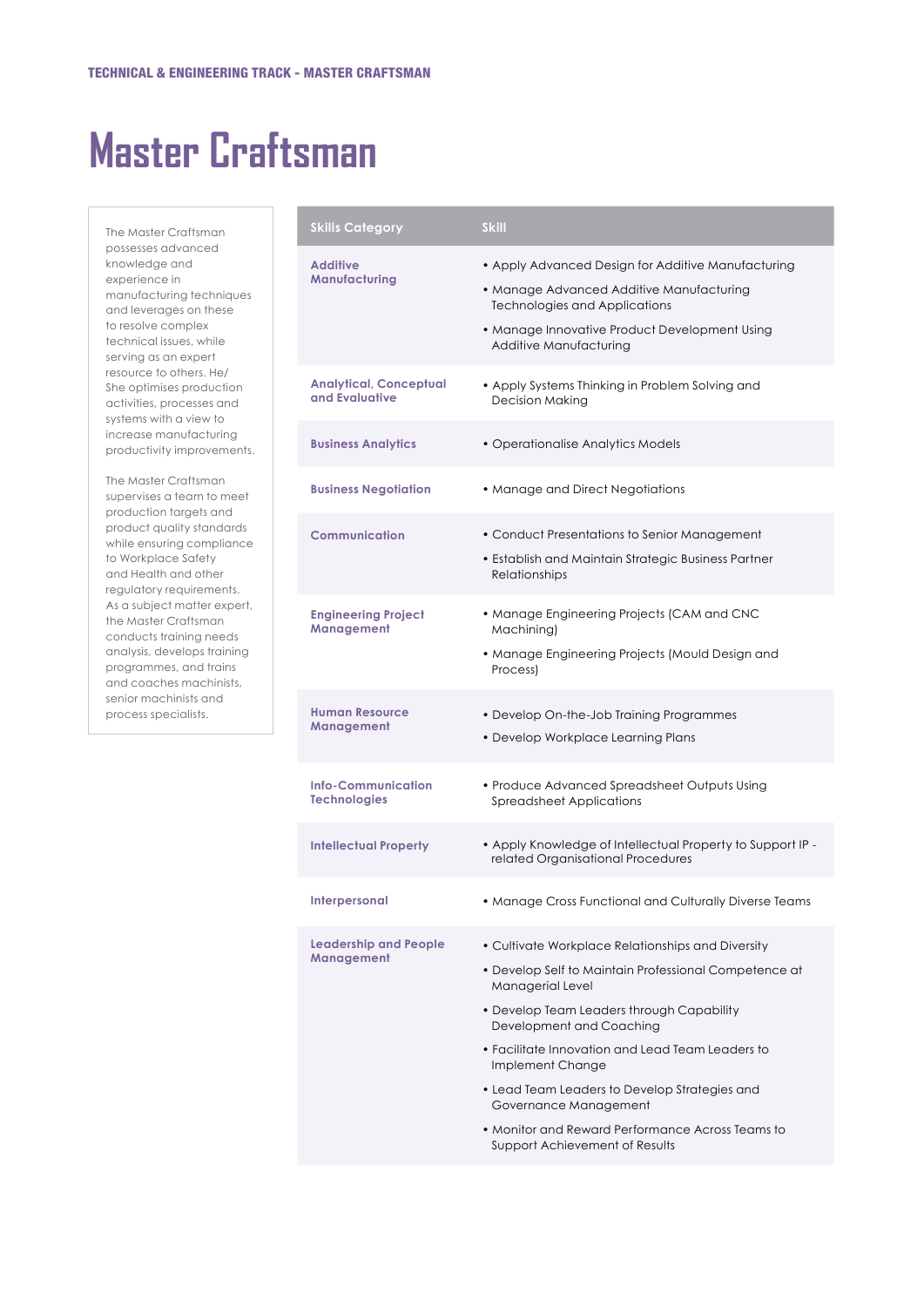| <b>Skills Category</b>                                        | <b>Skill</b>                                                                                                                                                                                                                                                                                                                                                                                                                                                                                                                                                                                                                                                         |
|---------------------------------------------------------------|----------------------------------------------------------------------------------------------------------------------------------------------------------------------------------------------------------------------------------------------------------------------------------------------------------------------------------------------------------------------------------------------------------------------------------------------------------------------------------------------------------------------------------------------------------------------------------------------------------------------------------------------------------------------|
| Manufacturing<br><b>Productivity and</b><br><b>Innovation</b> | • Manage Continuous Improvement<br>• Manage Manufacturing Productivity Improvement<br>• Manage Process Improvement<br>• Manage Productivity Improvement Tools                                                                                                                                                                                                                                                                                                                                                                                                                                                                                                        |
| <b>Personal Management</b><br>and Development                 | • Develop Personal Effectiveness at Managerial Level<br>• Develop Professional Image and Competence to<br>Achieve Personal Career Goals                                                                                                                                                                                                                                                                                                                                                                                                                                                                                                                              |
| <b>Precision</b><br>Manufacturing<br><b>Processes</b>         | • Apply Automatic Control for Machines<br>• Apply Mechanical Components and Peripherals in<br>Automated Equipment<br>• Apply Pedagogy Methodology for the Workplace<br>• Apply Pedagogy Methodology in On-the-Job Training<br>and Information Technology<br>• Apply Solid Modelling and Drafting for Machine Parts<br>• Develop Mechanical Fixtures Design<br>• Manage Advanced CNC Machining<br>• Manage Advanced Mould Design<br>• Manage Advanced Tool-room Machining<br>• Manage Plastics Injection Moulding<br>• Manage Plastics Materials Technology<br>• Manage Process Optimisation and Cutting Technologies<br>• Manage Shop Floor Monitoring and Processes |
| <b>Project Management</b>                                     | • Establish Project Feasibility<br>• Establish Project Scope                                                                                                                                                                                                                                                                                                                                                                                                                                                                                                                                                                                                         |
| Quality                                                       | • Manage Advanced Metrology and Quality Assurance<br>• Manage Quality Systems                                                                                                                                                                                                                                                                                                                                                                                                                                                                                                                                                                                        |
| <b>Risk Management</b>                                        | • Manage Risk in the Business Unit                                                                                                                                                                                                                                                                                                                                                                                                                                                                                                                                                                                                                                   |
| <b>Sales and Marketing</b>                                    | • Understand Sales and Marketing in a Manufacturing<br>Organisation                                                                                                                                                                                                                                                                                                                                                                                                                                                                                                                                                                                                  |
| <b>Strategy Planning</b><br>and Implementation                | • Understand Business Management                                                                                                                                                                                                                                                                                                                                                                                                                                                                                                                                                                                                                                     |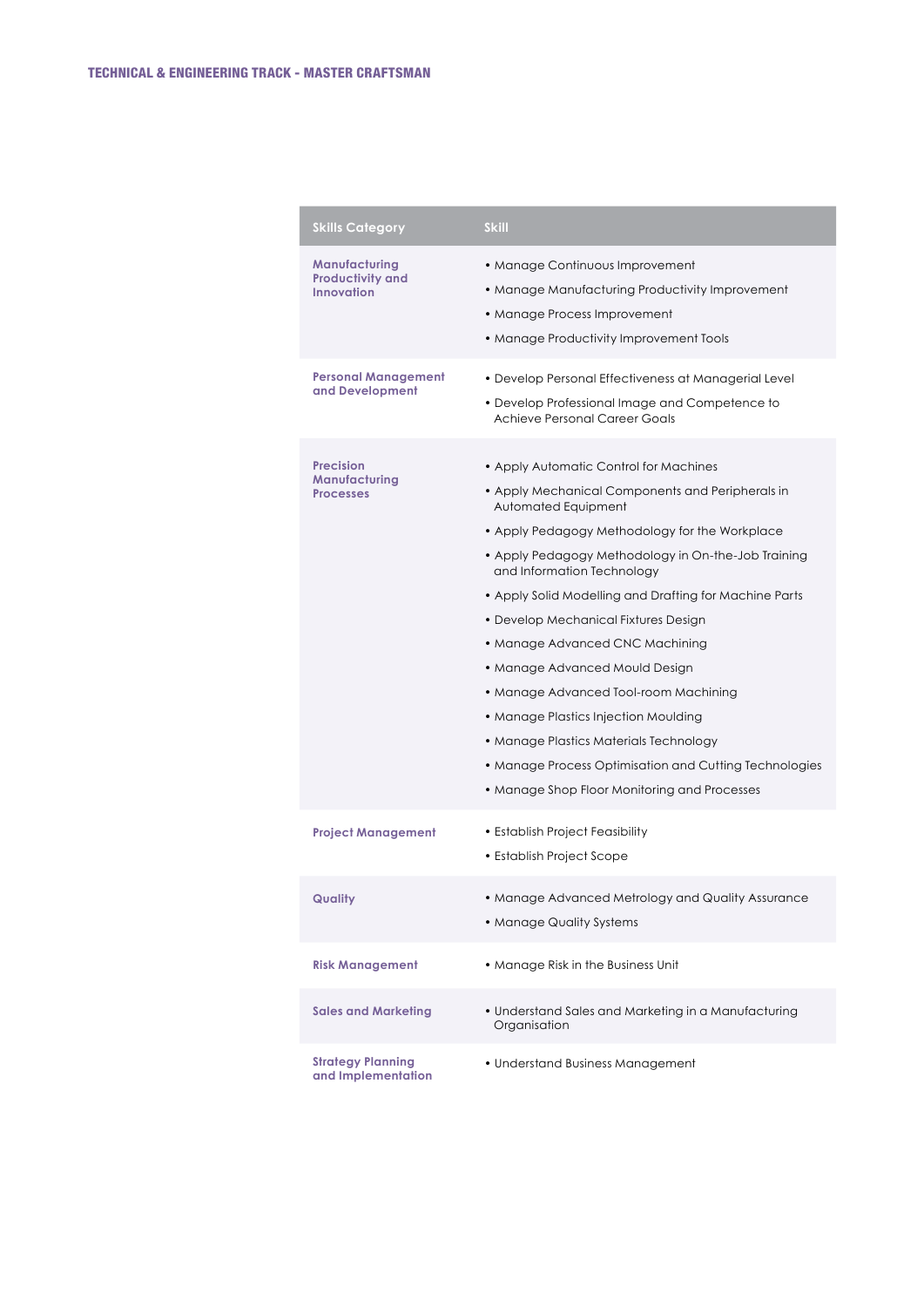# **Master Craftsman**

| <b>Skills Category</b>                                            | <b>Skill</b>                                                                                                                                                                                                                                                                   |
|-------------------------------------------------------------------|--------------------------------------------------------------------------------------------------------------------------------------------------------------------------------------------------------------------------------------------------------------------------------|
| <b>Technical and</b><br><b>Engineering Design</b>                 | • Apply Mechanics in Design Solutions                                                                                                                                                                                                                                          |
| <b>Technical and</b><br><b>Engineering</b><br><b>Fundamentals</b> | • Apply Advanced Manufacturing Technology and<br>Process<br>• Apply Mathematical Concepts in Engineering Solutions<br>• Evaluate Advanced Materials Technology<br>• Manage Computer-aided Design (CAD) Techniques<br>• Manage Computer-aided Manufacturing (CAM)<br>Techniques |
| <b>Workplace Safety</b><br>and Health                             | • Manage Workplace Safety and Health Systems<br>• Supervise Manufacturing Work for Workplace Safety<br>and Health                                                                                                                                                              |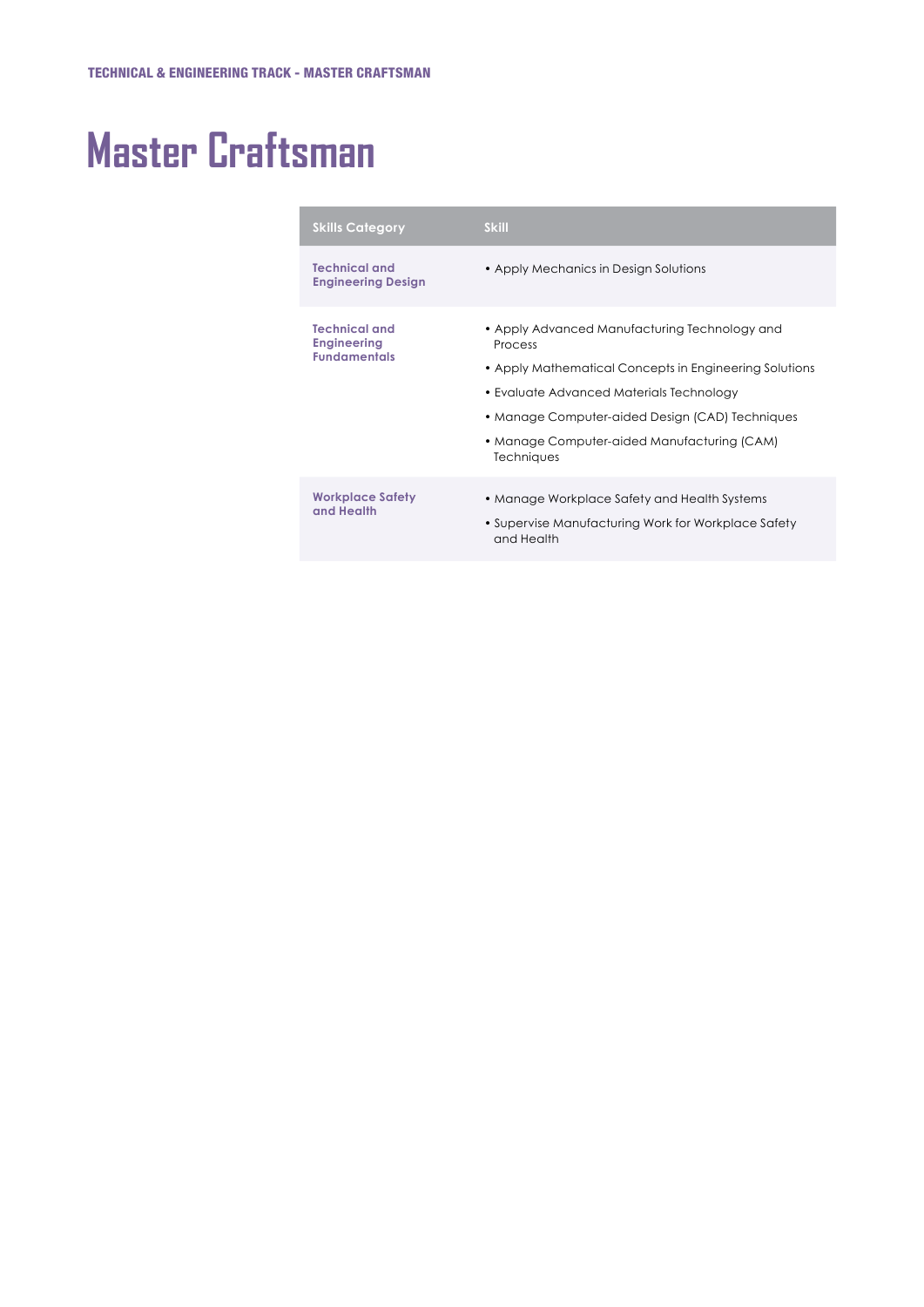### **Senior Engineer**

The Senior Engineer plans, conducts and directs research and/or development work on complex projects, necessitating the origination and application of new and unique approaches. He/ She also engages with internal and external parties in the design and development, costing and recommendations of new machinery and/or components.

He/She manages, trains and mentors a team of Engineers and/ or Assistant Engineers. The Senior Engineer works in consultation with other department heads as an advisor of technologies which may lead to improvements in productivity and efficiency.

| <b>Skills Category</b>                                        | <b>Skill</b>                                                                                                           |
|---------------------------------------------------------------|------------------------------------------------------------------------------------------------------------------------|
| <b>Additive</b><br>Manufacturing                              | • Develop Integration Plan for Additive Manufacturing<br>Processes to Satisfy Manufacturing Requirements               |
|                                                               | • Review High Speed Additive Manufacturing Process<br>to Determine Suitability of Manufacturing Metallic<br>Components |
|                                                               | · Review Liquid-based Polymeric Additive Manufacturing<br>to Determine Suitability of Manufacturing Components         |
| <b>Business Analytics</b>                                     | • Analyse Data and Identify Business Insights                                                                          |
| <b>Business Negotiation</b>                                   | • Manage Dispute Mediation                                                                                             |
| <b>Change Management</b>                                      | • Direct End-to-End Change Management                                                                                  |
| <b>Communication</b>                                          | • Resolve Conflicts with Stakeholders                                                                                  |
| <b>Design Thinking</b>                                        | • Apply a Holistic User-centric Approach for Strategic<br>Design Thinking                                              |
| <b>Human Resource</b>                                         | • Conduct Interviews and Make Hiring Decisions                                                                         |
| <b>Info-Communication</b><br><b>Technologies</b>              | • Produce Advanced Spreadsheet Outputs using<br><b>Spreadsheet Applications</b>                                        |
| <b>Intellectual Property</b>                                  | • Apply Knowledge of Intellectual Property to Support IP-<br>related Organisational Procedures                         |
| <b>Laser and Optics</b>                                       | • Develop Integration Plan for Advanced Optical<br>Metrology Processes to Satisfy Manufacturing<br>Requirements        |
| <b>Leadership and People</b><br>Management                    | • Develop Self to Maintain Professional Competence at<br>Senior Management Level                                       |
|                                                               | • Foster Business Relationships and Organisational Diversity                                                           |
| Manufacturing<br><b>Productivity and</b><br><b>Innovation</b> | • Evaluate Organisation's Approach to Lean Enterprise to<br><b>Enhance Competitiveness</b>                             |
|                                                               | • Perform Virtual Modelling and Simulation to Achieve<br>Manufacturing Productivity Improvements                       |
| <b>New Product</b><br><b>Development</b>                      | • Create Engineering Designs<br>• Identify Engineering Design Requirements of Clients                                  |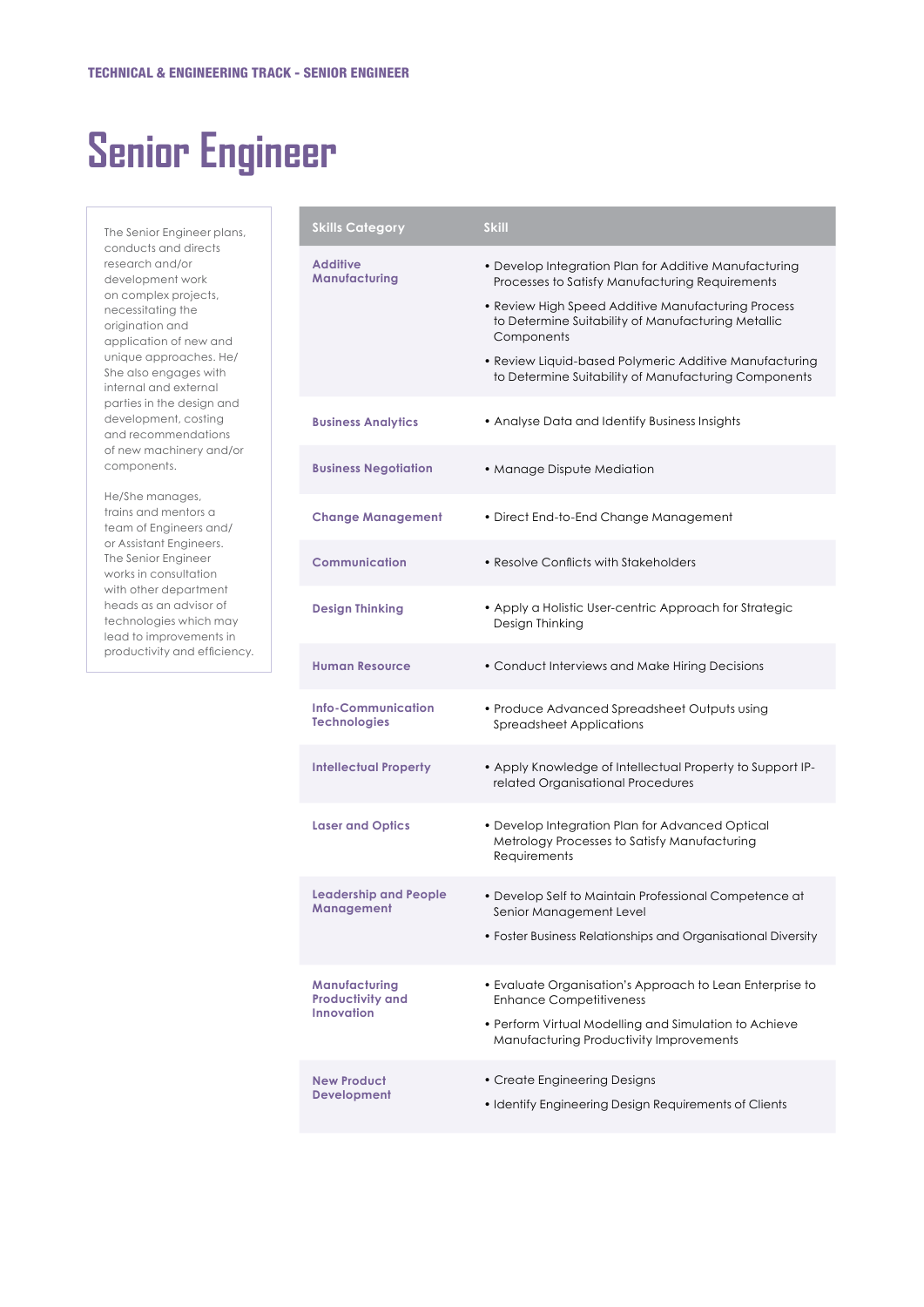# **Senior Engineer**

| <b>Skills Category</b>                                | <b>Skill</b>                                                                                                         |
|-------------------------------------------------------|----------------------------------------------------------------------------------------------------------------------|
| <b>Precision</b><br>Manufacturing<br><b>Processes</b> | • Evaluate Advanced Surface Coating Technologies to<br><b>Satisfy Corrosion Prevention Requirements</b>              |
|                                                       | • Evaluate and Apply Non-traditional Machining<br>Processes to Satisfy Precision Machining Requirements              |
|                                                       | • Evaluate Application of Advanced Joining Processes<br>to Enhance Joining Process for Manufacturing                 |
|                                                       | • Evaluate Application of Advanced Metal Welding<br>Processes to Enhance Welding Process for<br>Manufacturing        |
|                                                       | • Evaluate Component Cleaning Process Plan<br>to Determine Appropriate Cleaning Process for<br>Manufacturing         |
|                                                       | • Evaluate Finishing Process Plan to Determine<br>Appropriate Finishing Process for Manufacturing                    |
|                                                       | • Evaluate Forming Process Plan to Determine<br>Appropriate Forming Process for Manufacturing                        |
|                                                       | • Evaluate Machining Process Plan to Determine<br>Appropriate Precision Machining Process for<br>Manufacturing       |
|                                                       | • Review Integrated Forming Process Technology for<br>Metals to Optimise Forming Process                             |
| <b>Project Management</b>                             | • Lead Programme and Project After Action Review                                                                     |
| Quality                                               | • Integrate Quality Principles and Methodology into<br>Manufacturing Processes to Enhance Engineering<br>Performance |
| <b>Robotics and</b><br><b>Automation</b>              | • Enhance Control Performance of Precision Machines to<br>Satisfy Manufacturing Requirements                         |
| <b>Strategy Planning and</b><br>Implementation        | • Establish Business Strategies for the Business Function                                                            |
| <b>Technical and</b><br><b>Engineering Design</b>     | • Design Precision Machinery to Satisfy Manufacturing<br>Requirements                                                |
|                                                       | • Evaluate New Product Designs for Manufacture and<br>Assembly to Satisfy Project and Product Requirements           |

• Manage Product Design and Development to Satisfy Project and Product Requirements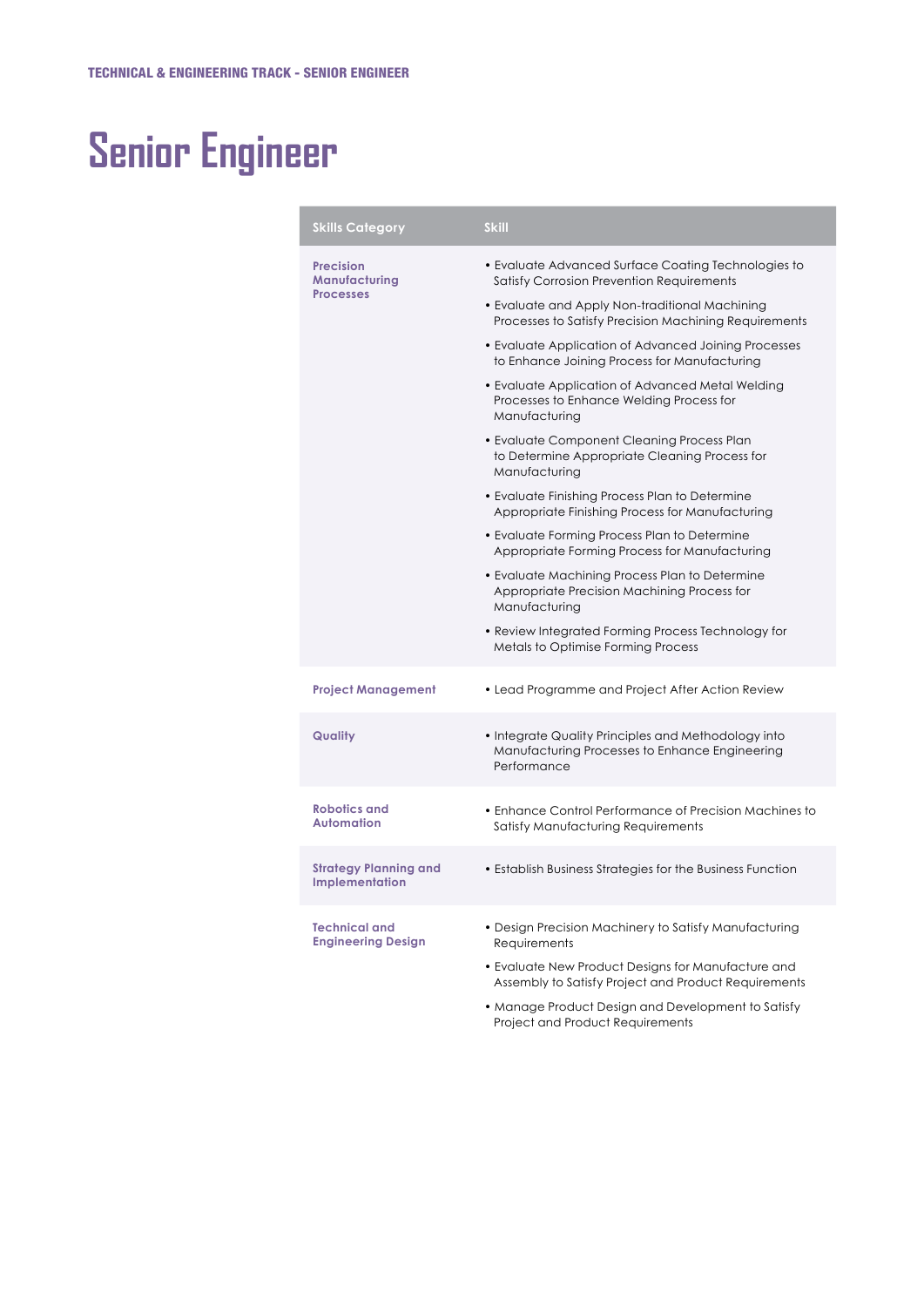| <b>Skills Category</b>                                            | <b>Skill</b>                                                                                                                     |
|-------------------------------------------------------------------|----------------------------------------------------------------------------------------------------------------------------------|
| <b>Technical and</b><br><b>Engineering</b><br><b>Fundamentals</b> | • Apply Computer-integrated Manufacturing to Support<br><b>Precision Engineering Manufacturing Processes</b>                     |
|                                                                   | • Apply Finite Element Method/Analysis to Analyse<br>Manufacturing Problems                                                      |
|                                                                   | • Evaluate Characterisation of Advanced Materials to<br>Determine Suitability of Materials for Manufacturing                     |
|                                                                   | • Evaluate Embedded Systems to Apply in Manufacturing<br>Systems                                                                 |
|                                                                   | • Review Advanced Metal Heat Treatment Process to<br>Determine Suitability of Treatment Process for Improving<br>Characteristics |
|                                                                   | • Review Advanced Metrology Systems to Determine<br><b>Measurement Requirements</b>                                              |
| <b>Value Engineering</b>                                          | • Evaluate Organisation's Value Stream to Reduce Waste                                                                           |
| <b>Workplace Safety</b><br>and Health                             | • Manage Workplace Safety and Health Systems                                                                                     |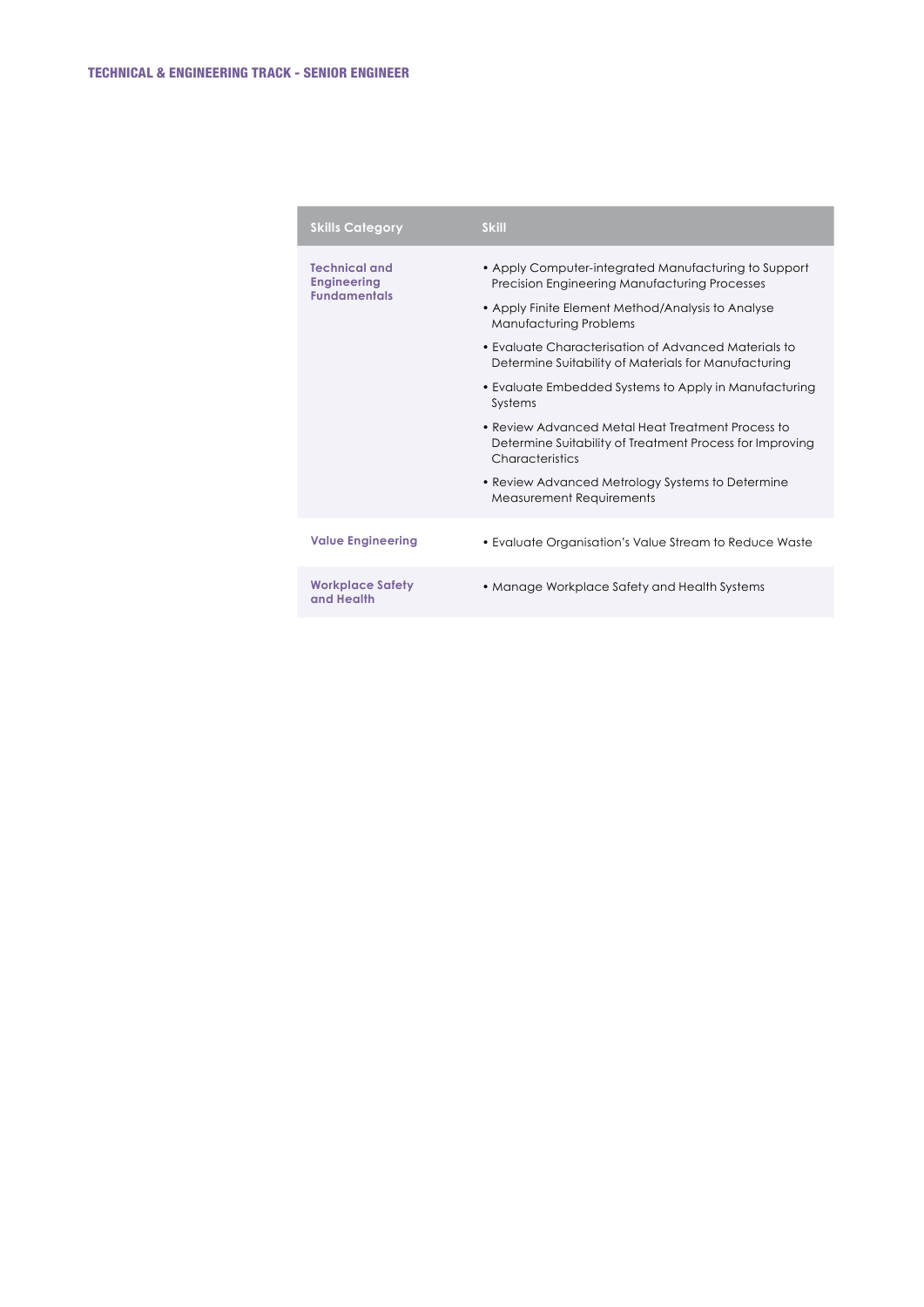## **Chief Engineer**

The Chief Engineer establishes the organisation's technical vision and leads in all aspects of technology development while providing directions in all technology-related issues.

He/She possesses a high level of technical and engineering competence, as well as social and leadership skills to champion organisational development interventions, and is able to address ethical and professional issues which the organisation faces, in accordance with current professional and/or ethical codes of practice.

| <b>Skills Category</b>                                | <b>Skill</b>                                                                                                                                                                                                                                  |
|-------------------------------------------------------|-----------------------------------------------------------------------------------------------------------------------------------------------------------------------------------------------------------------------------------------------|
| <b>Additive Manufacturing</b>                         | • Develop Additive Manufacturing Application Strategy<br>and Evaluate Integration Plan for Additive<br>Manufacturing Processes to Satisfy Manufacturing<br>Requirements                                                                       |
| <b>Business Negotiation</b>                           | • Direct Negotiation Policy and Develop Negotiation Limits                                                                                                                                                                                    |
| <b>Change Management</b>                              | • Lead Change Management                                                                                                                                                                                                                      |
| <b>Communication</b>                                  | • Direct Relationships with Stakeholders<br>• Establish Internal Communications Platforms and<br>Channels                                                                                                                                     |
| <b>Human Resource</b>                                 | • Align Human Resources with Business Needs<br>• Promote Harmonious Tripartite Relations                                                                                                                                                      |
| <b>Laser and Optics</b>                               | • Develop Advanced Optical Metrology Application<br>Strategy and Evaluate Integration Plan for Advanced<br>Optical Metrology Processes to Satisfy Manufacturing<br>Requirements                                                               |
| Leadership and<br><b>People Management</b>            | • Develop Self to Maintain Professional Competence to<br>Lead an Organisation<br>• Establish Organisational Relationships and Lead<br>Organisational Diversity                                                                                |
| <b>New Product</b><br><b>Development</b>              | • Carry Out Design of Experiments<br>• Develop a Research Methodology for Engineering<br>• Verify New Product Designs using a Physical Model                                                                                                  |
| <b>Precision</b><br>Manufacturing<br><b>Processes</b> | • Evaluate Precision Manufacturing Processes and<br>Technologies to Satisfy Manufacturing Requirements                                                                                                                                        |
| <b>Project Management</b>                             | • Steer Programme                                                                                                                                                                                                                             |
| Quality                                               | • Evaluate Quality Engineering Processes to Satisfy<br><b>Business and Legislative Requirements</b><br>• Integrate Quality Planning throughout Product Life<br>Cycle to Incorporate Quality Management from<br>Product Conception to Disposal |
| <b>Strategy Planning</b><br>and Implementation        | • Establish Business Strategies for the Business Function                                                                                                                                                                                     |